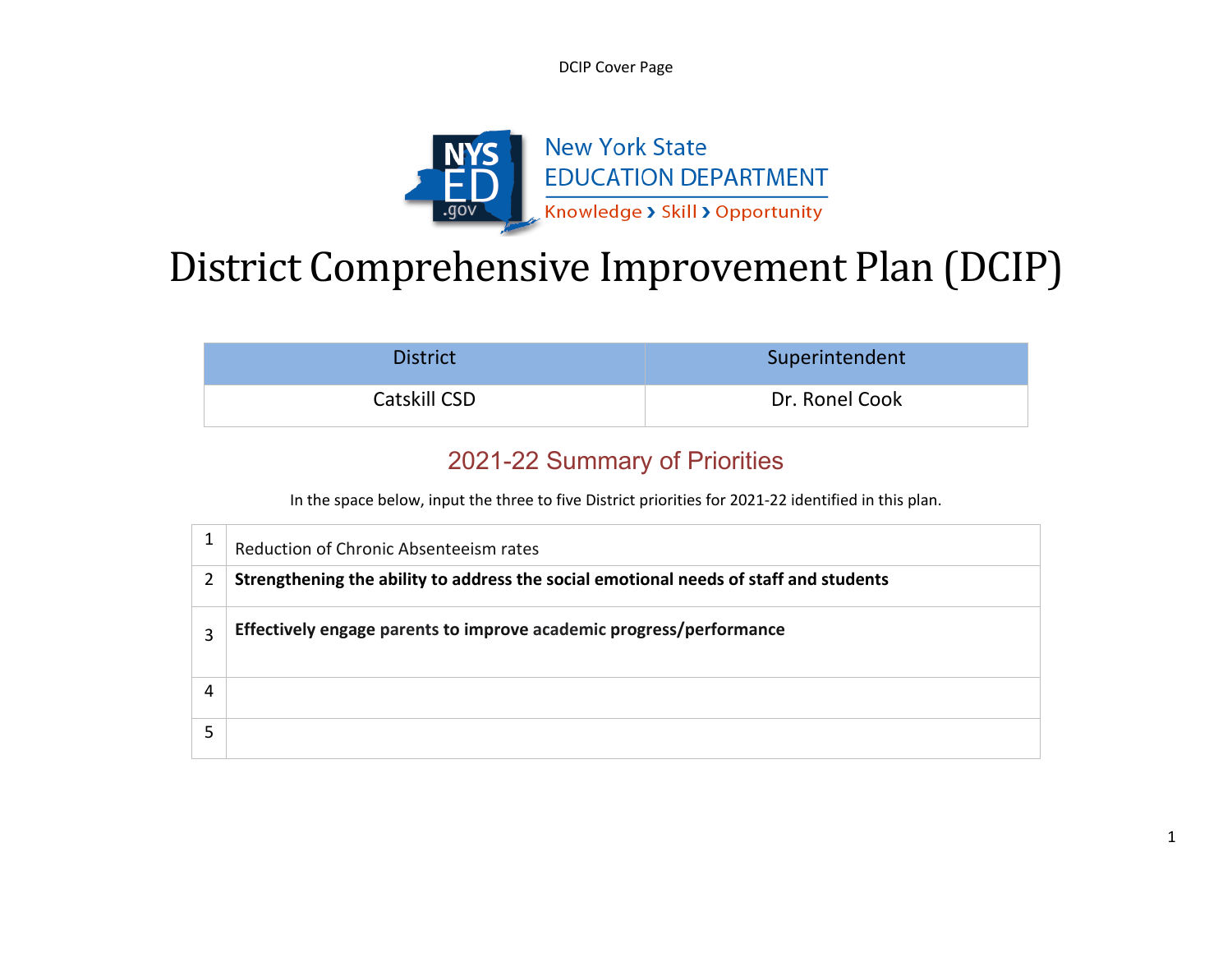| What will we prioritize to extend<br>success in 2021-22?                                                                                                                                                                                                                                                                                                                                                                                                                                                                                                                                                                                                                                                                                                                  | <b>Reduction of Chronic Absenteeism rates</b>                                                                                                                                                                                                                                                                                                                                                                                                                                                                                                                                                                                                                                                                                                                                                                                        |
|---------------------------------------------------------------------------------------------------------------------------------------------------------------------------------------------------------------------------------------------------------------------------------------------------------------------------------------------------------------------------------------------------------------------------------------------------------------------------------------------------------------------------------------------------------------------------------------------------------------------------------------------------------------------------------------------------------------------------------------------------------------------------|--------------------------------------------------------------------------------------------------------------------------------------------------------------------------------------------------------------------------------------------------------------------------------------------------------------------------------------------------------------------------------------------------------------------------------------------------------------------------------------------------------------------------------------------------------------------------------------------------------------------------------------------------------------------------------------------------------------------------------------------------------------------------------------------------------------------------------------|
| Why is this a priority?<br>Things to potentially take into consideration<br>when crafting this response:<br>How does this commitment fit into<br>the District's vision, values and<br>aspirations?<br>Why did this emerge as something to<br>$\bullet$<br>prioritize?<br>What makes this the right<br>$\bullet$<br>commitment to pursue?<br>How does this fit into other<br>$\bullet$<br>commitments and the district's long-<br>term plans?<br>For Districts with identified schools:<br>$\bullet$<br>In what ways is this<br>$\circ$<br>influenced by the "How<br>Learning Happens"<br>document? The Equity Self-<br><b>Reflection? Student</b><br>Interviews?<br>In what ways does this<br>$\circ$<br>support the SCEP<br>commitments of your<br>identified school(s)? | The Mission of the Catskill Central School District is to provide all children with<br>the opportunity to fully develop their academic and creative potential and to assist<br>them in becoming mature, humane, responsible, and productive members of<br>society.<br>The district recognizes that student attendance has a direct correlation with<br>achieving this mission. It is also instrumental in academic achievement as well as a<br>student's social and emotional well-being.<br>Recently released SIRS data, shows that during the 2020-2021 school year, all the<br>district buildings saw an increase in their chronic absenteeism, particularly in the<br>identified targeted subgroups. This priority supports the Middle School which is<br>identified as a TSI school for Black and Hispanic student achievement. |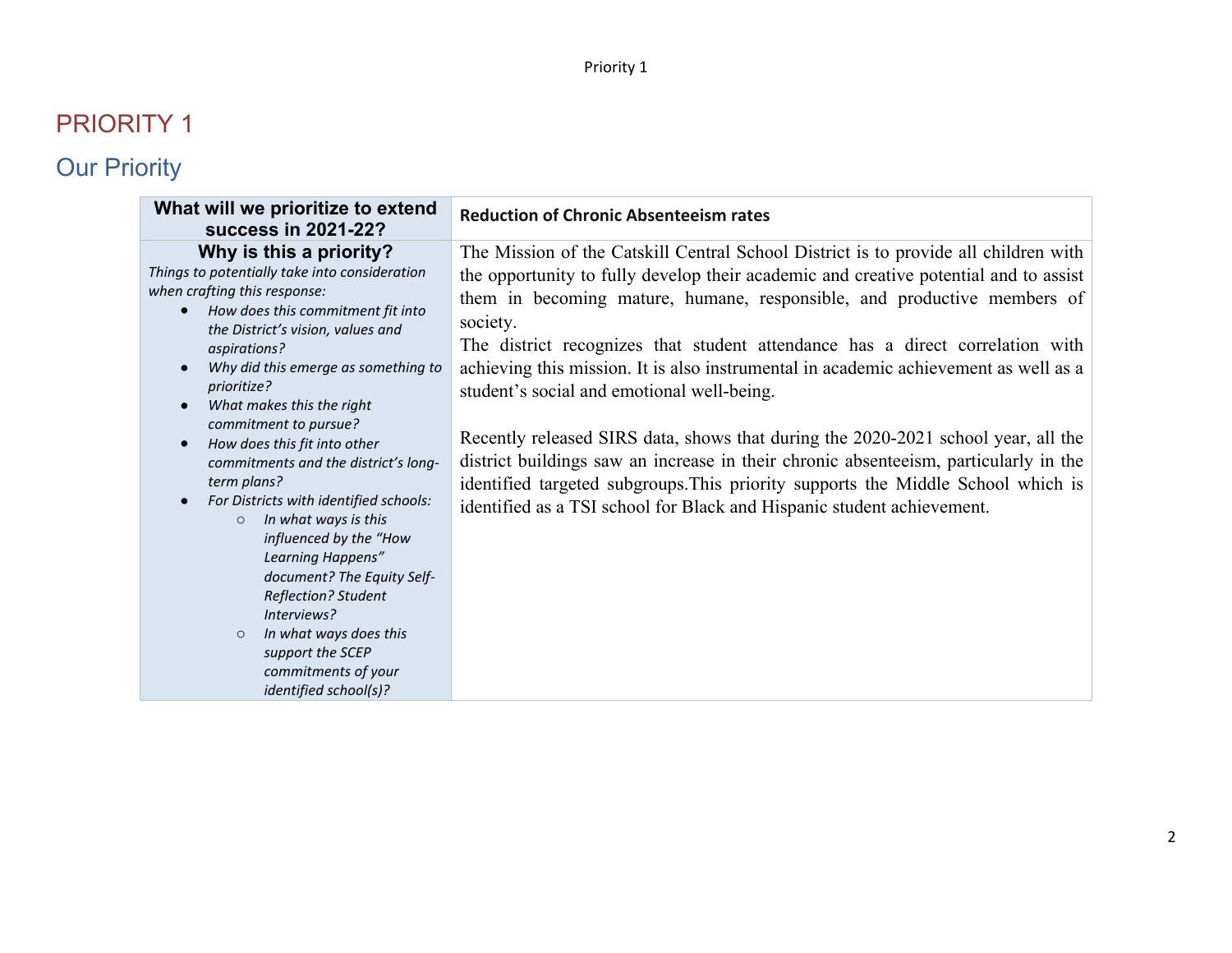| <b>STRATEGY</b>                                                      | <b>METHODS</b>                                                                                                                                                                                                                                                                                                                                                                                                       | <b>GAUGING SUCCESS</b>                                                                                                                                                                                                                                  | <b>RESOURCES</b>                                                                                                                 |
|----------------------------------------------------------------------|----------------------------------------------------------------------------------------------------------------------------------------------------------------------------------------------------------------------------------------------------------------------------------------------------------------------------------------------------------------------------------------------------------------------|---------------------------------------------------------------------------------------------------------------------------------------------------------------------------------------------------------------------------------------------------------|----------------------------------------------------------------------------------------------------------------------------------|
| What strategies will<br>we pursue as part<br>of this Priority?       | What does this strategy entail?                                                                                                                                                                                                                                                                                                                                                                                      | How will we know if this strategy<br>is making a difference? Include<br>points that will occur during the<br>year that will be helpful in<br>gauging success.                                                                                           | <b>What resources</b><br>(Schedule, Space,<br>Money, Processes,<br>Individuals) are<br>necessary to support<br>these strategies? |
| Development of<br>Protocols K-12 to<br>address attendance<br>issues. | District Administration will work with<br>school leaders and Instructional<br>Support Team (IST) members to<br>develop written protocols for<br>targeting students at risk for chronic<br>absenteeism. Interventions<br>[including attendance incentives,<br>check and connect protocols,<br>mentoring] will be developed to<br>support these identified students.                                                   | Evidence that the strategy is effective<br>will be SchoolTool data reviewed<br>weekly at building level cabinet<br>meetings and monthly RESULTS team<br>meetings.                                                                                       | Meeting time                                                                                                                     |
| <b>Weekly Attendance</b><br>meetings                                 | The attendance committee will meet<br>weekly to cover the following:<br>*Review attendance data and<br>identify the students who have<br>missed two days. Members of the<br>attendance committee will contact<br>the families of those students to<br>discuss the importance of regular<br>school attendance and identify any<br>variables.<br>*Create individual plans to address<br>barriers to school attendance. | Evidence that the strategy is effective<br>will be SchoolTool data reviewed<br>weekly at building level cabinet<br>meetings and monthly RESULTS team<br>meetings.<br>As needed, adjustments may be made<br>to the strategies based on data<br>analysis. | Scheduled, sacred<br>meeting time<br>Weekly data pull                                                                            |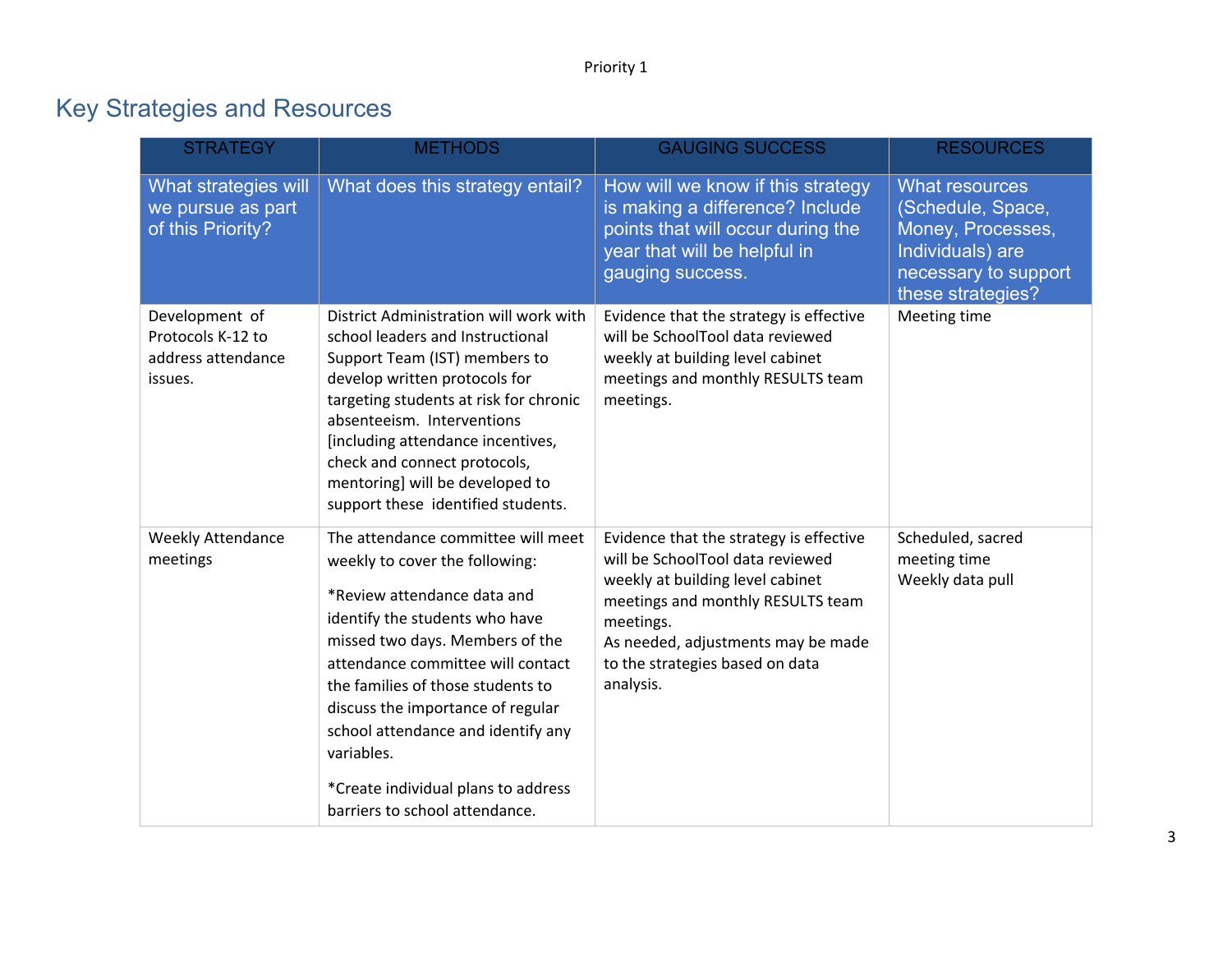|                                                | *Review attendance of those<br>students receiving Tier 2 supports.<br>Consider moving students from Tier<br>2 to Tier 3.<br>*Review the attendance of those<br>receiving Tier 3 supports. Schedule a<br>meeting with a mentor assigned to<br>any student in this group that missed<br>more than two days of school to see<br>if additional support is needed.<br>Review data and develop individual<br>strategies to meet the needs of<br>students who have attendance<br>concerns. |                                                                                                                                                                   |                                                         |
|------------------------------------------------|-------------------------------------------------------------------------------------------------------------------------------------------------------------------------------------------------------------------------------------------------------------------------------------------------------------------------------------------------------------------------------------------------------------------------------------------------------------------------------------|-------------------------------------------------------------------------------------------------------------------------------------------------------------------|---------------------------------------------------------|
| <b>Incentive Programs</b>                      | Building level PBIS Teams and<br>Attendance will develop incentives<br>to encourage/reward students<br>attendance                                                                                                                                                                                                                                                                                                                                                                   | Evidence that the strategy is effective<br>will be SchoolTool data reviewed<br>weekly at building level cabinet<br>meetings and monthly RESULTS team<br>meetings. | Cost of incentives                                      |
| <b>Targeted Support</b>                        | Students and their families will<br>receive targeted support to remove<br>barriers from attending school.<br>counseling<br>$\bullet$<br>letters<br>$\bullet$<br>phone calls<br>home visits<br>$\bullet$<br>Involvement of outside agencies<br>$\bullet$                                                                                                                                                                                                                             | Evidence that the strategy is effective<br>will be SchoolTool data reviewed<br>weekly at building level cabinet<br>meetings and monthly RESULTS team<br>meetings. | Liaisons with outside<br>agencies                       |
| Communication of<br>attendance<br>expectations | School leaders will clearly<br>communicate the school's<br>attendance policies with the staff                                                                                                                                                                                                                                                                                                                                                                                       | Evidence that the strategy is effective<br>will be SchoolTool data reviewed<br>weekly at building level cabinet                                                   | Student/Family survey<br>News releases on<br>attendance |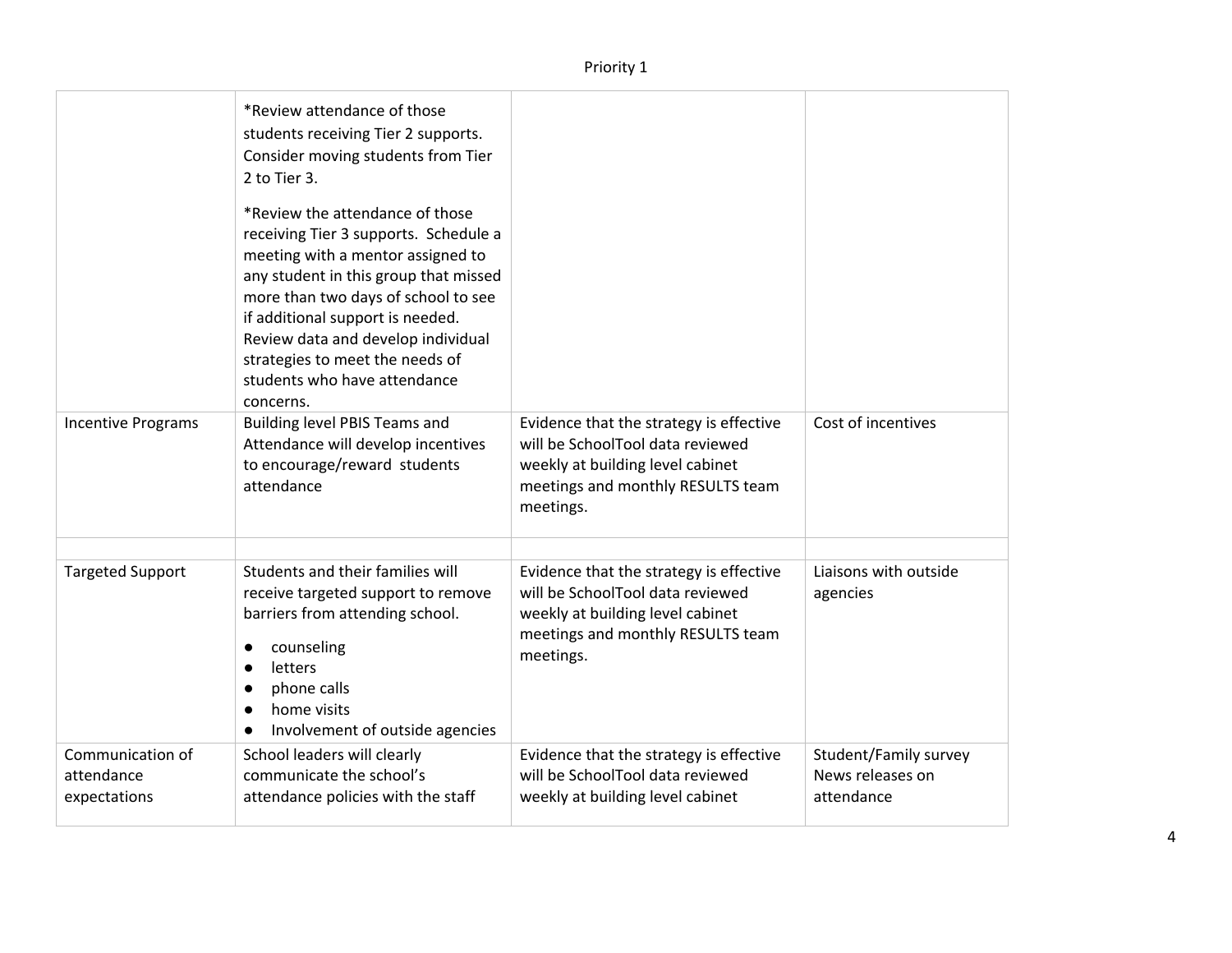| and families.                       | meetings and monthly RESULTS team |  |
|-------------------------------------|-----------------------------------|--|
| Surveys will be utilized to provide | meetings.                         |  |
| student/family viewpoints on        |                                   |  |
| attendance issues and concerns.     |                                   |  |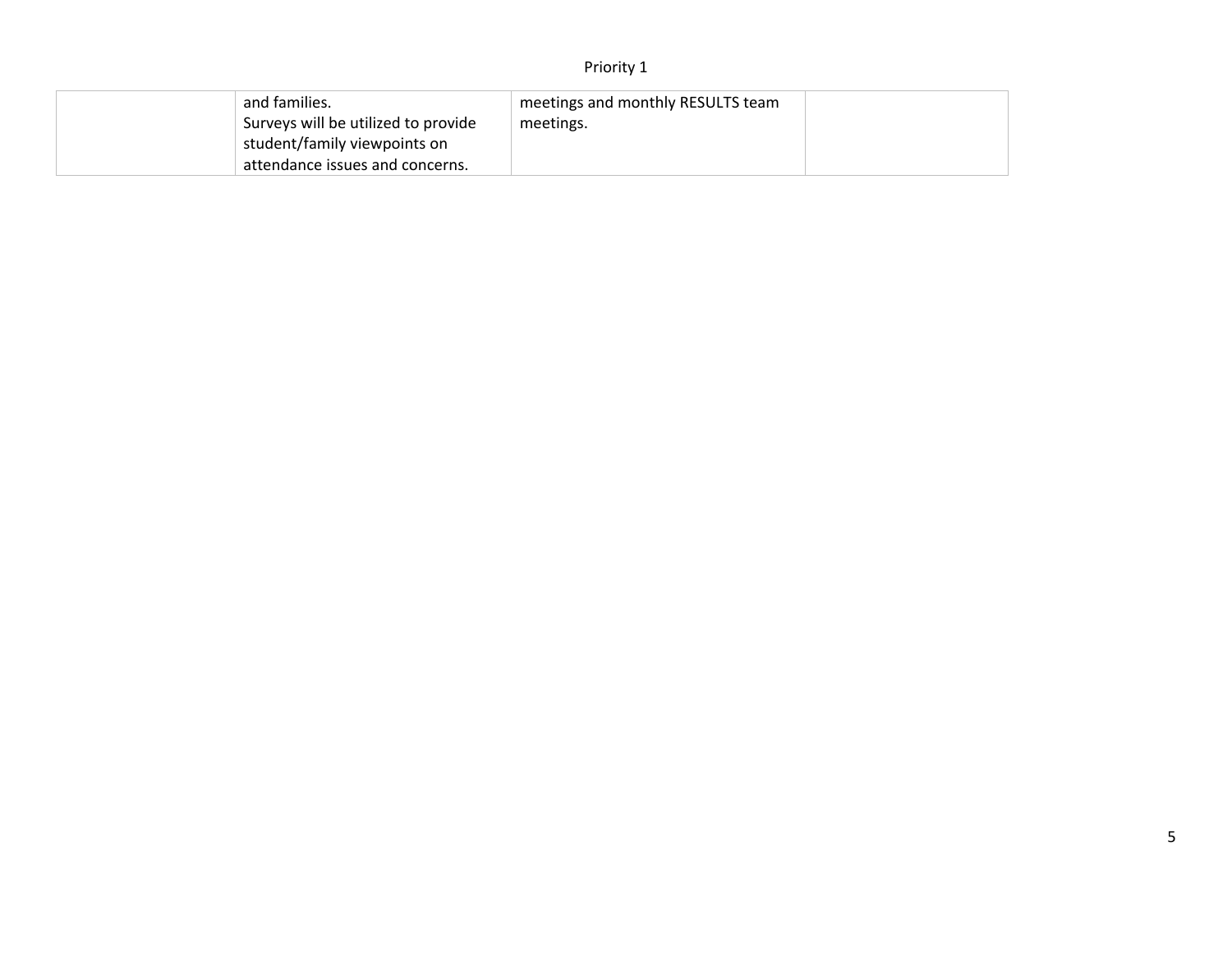#### Measuring Success

What will success look like for this Priority, and how will the District know if success has been achieved?

Provide quantitative data and/or qualitative descriptions of where the district strives to be at the end of the 2021- 22 school year.

By the end of the 2021-22 school year, the chronic absenteeism rate identified on Sirs 107 will be at or below the building's State identified MIP.

CES All- 18% Black- 29.9% Hispanic- 20% Multiracial- 25.7% CMS All- 22% Black- 22.2% Hispanic- 27.8% Multiracial- 21.8%

CHS All- 24% Black- 26.5% Hispanic- 28.% Multiracial- 34.9%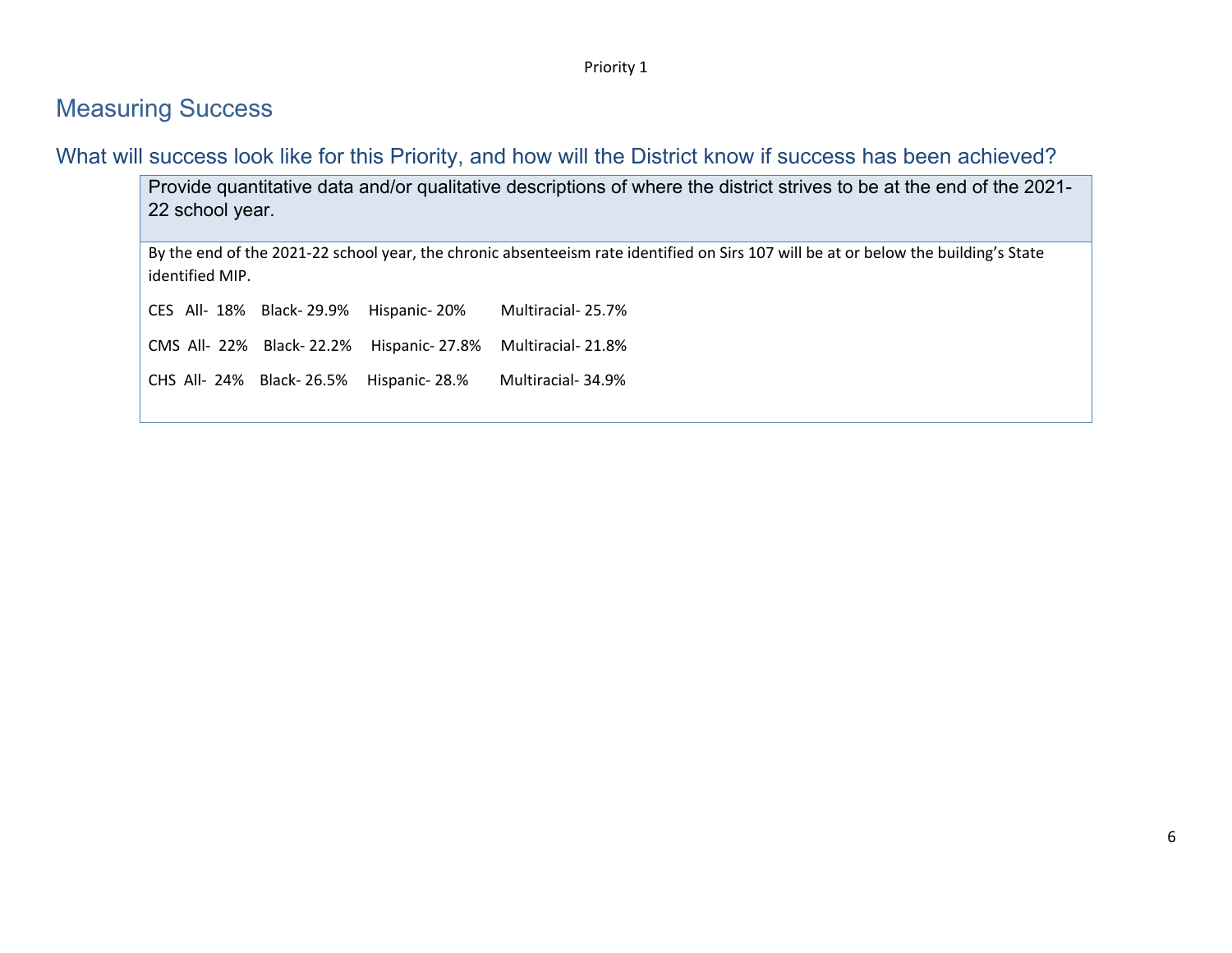| What will we prioritize to extend success                                                                                                                                                                                                                                                                                                                                                                                                                                                                                                                                                                                                                                                               | Strengthening the ability to address the social emotional needs of staff                                                                                                                                                                                                                                                                                                                                                                                                                                                                                                                                                                                                                                                                                                                                                                                                                                                                                                           |
|---------------------------------------------------------------------------------------------------------------------------------------------------------------------------------------------------------------------------------------------------------------------------------------------------------------------------------------------------------------------------------------------------------------------------------------------------------------------------------------------------------------------------------------------------------------------------------------------------------------------------------------------------------------------------------------------------------|------------------------------------------------------------------------------------------------------------------------------------------------------------------------------------------------------------------------------------------------------------------------------------------------------------------------------------------------------------------------------------------------------------------------------------------------------------------------------------------------------------------------------------------------------------------------------------------------------------------------------------------------------------------------------------------------------------------------------------------------------------------------------------------------------------------------------------------------------------------------------------------------------------------------------------------------------------------------------------|
| in 2021-22?                                                                                                                                                                                                                                                                                                                                                                                                                                                                                                                                                                                                                                                                                             | and students                                                                                                                                                                                                                                                                                                                                                                                                                                                                                                                                                                                                                                                                                                                                                                                                                                                                                                                                                                       |
| Why is this a priority?<br>Things to potentially take into consideration when<br>crafting this response:<br>How does this commitment fit into the District's<br>vision, values and aspirations?<br>Why did this emerge as something to prioritize?<br>What makes this the right commitment to<br>pursue?<br>How does this fit into other commitments and<br>$\bullet$<br>the district's long-term plans?<br>For Districts with identified schools:<br>In what ways is this influenced by the<br>$\circ$<br>"How Learning Happens" document?<br>The Equity Self-Reflection? Student<br>Interviews?<br>In what ways does this support the<br>$\circ$<br>SCEP commitments of your identified<br>school(s)? | The District believes that students cannot reach their full learning potential if<br>their social emotional needs are not addressed first. This past year has had<br>students separated from their friends and normal social activities.<br>Students shared during the 20-21 school year that they struggled with feelings<br>of isolation during the virtual/hybrid/synchronous/asynchronous modes of<br>instruction. While many are excited to be back in person with their peers and<br>teachers, others shared that they are anxious about returning to school.<br>Many families are also experiencing hesitancy about sending their students<br>back to school.<br>In weekly housekeeping surveys, staff shared that during this time of<br>virtual/hybrid/synchronous/asynchronous modes of instruction, they too felt<br>disconnected from their students and each other. They are also feeling anxiety<br>about the gaps that are inevitable as a result of the past year. |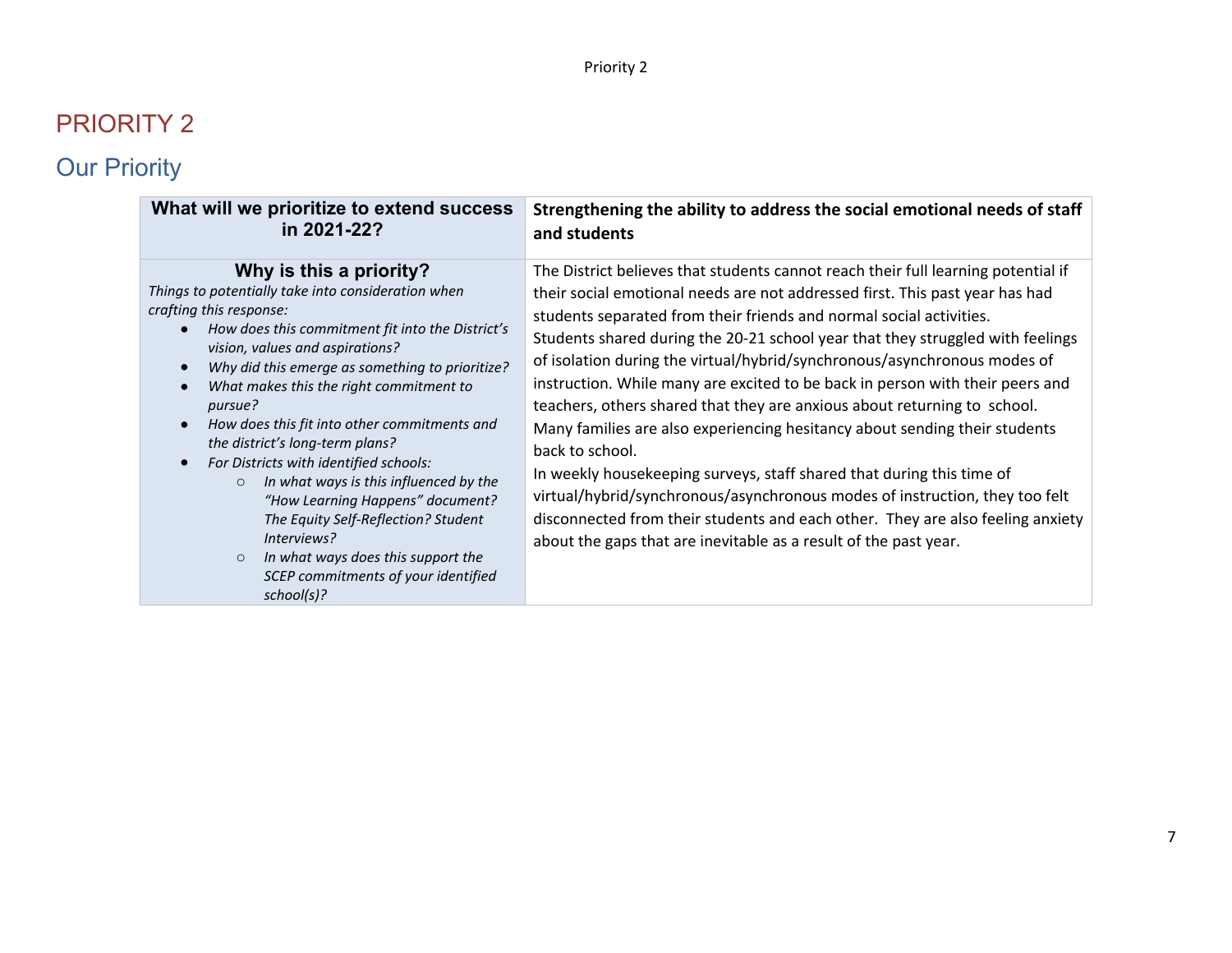| <b>STRATEGY</b>                                                                                                                                                                                           | <b>METHODS</b>                                                                                                                                                                                                                                                                                                                          | <b>GAUGING SUCCESS</b>                                                                                                                                                                                 | <b>RESOURCES</b>                                                                                                                 |
|-----------------------------------------------------------------------------------------------------------------------------------------------------------------------------------------------------------|-----------------------------------------------------------------------------------------------------------------------------------------------------------------------------------------------------------------------------------------------------------------------------------------------------------------------------------------|--------------------------------------------------------------------------------------------------------------------------------------------------------------------------------------------------------|----------------------------------------------------------------------------------------------------------------------------------|
| What strategies will<br>we pursue as part<br>of this Priority?                                                                                                                                            | What does this strategy entail?                                                                                                                                                                                                                                                                                                         | How will we know if this strategy<br>is making a difference? Include<br>points that will occur during the<br>year that will be helpful in<br>gauging success.                                          | <b>What resources</b><br>(Schedule, Space,<br>Money, Processes,<br>Individuals) are<br>necessary to support<br>these strategies? |
| The District will<br>provide summer<br>opportunities for<br>faculty and staff to<br>developing building<br>levels plans to address<br>the social emotional<br>needs of the students in<br>their buildings | Staff will submit proposals for<br>District-wide improvement grants<br>focusing on the social-emotional<br>needs of students in their building.<br>Building leadership will incorporate<br>these strategies into their building<br>plans.<br>District leaders will incorporate these<br>strategies into the DCIP.                       | Evidence of the grant proposals will be<br>seen throughout the buildings.<br>Teachers will be developing activities<br>and assignments with students.                                                  | Money and/or continuing<br>education credit for staff<br>working during summer<br>months                                         |
| Implementation of SEL<br>curriculum utilizing<br>EveryDay Speech.<br>https://everydayspeech.<br>com/                                                                                                      | Everyday Speech is a program designed to<br>cultivate the skills every student needs to<br>lead a healthy and successful life. The<br>platform includes curricula for all students<br>and provides structure and materials to<br>provide Tier 1, 2, and 3 supports.<br>Teachers will incorporate SEL lessons into<br>their curriculums. | Administrative walk-thrus will see<br>evidence of implementation of<br>EveryDay Speech<br>Surveys and Data will be collected and<br>analyzed utilizing information obtained<br>through EveryDay Speech | Purchase of Everyday<br>Speech license<br>Professional Development                                                               |
| Contracting with<br>"Twin Counties" to<br>provide integrated staff<br>and services within<br>each school building<br>$CES-2$<br>$CMS-1$<br>CHS-1                                                          | The District will be working with<br>TCRS, a comprehensive community<br>and school-based prevention<br>program, to meet the growing SEL<br>needs of students and families. They<br>will incorporate the following<br>services:                                                                                                          | Qualitative information obtained<br>through interviews                                                                                                                                                 | Cost of Contract: Four<br>staff members.<br>Dedicated offices in each<br>building.<br>Professional Development                   |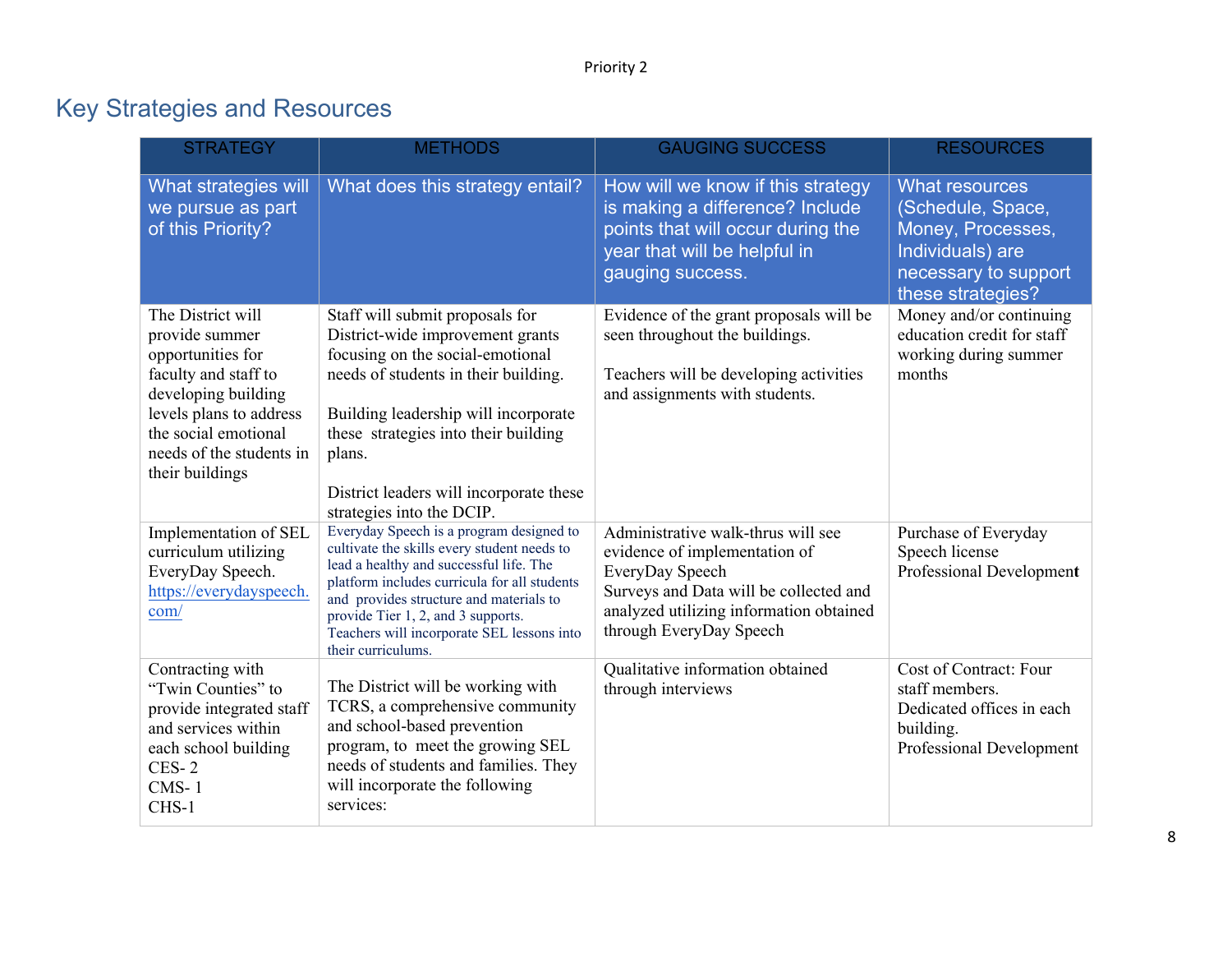| Increased emphasis<br>on cooperative<br>learning groups and<br>less on Computer-<br><b>Based</b> instruction | Life skills education<br>Training for parents,<br>teachers, staff and the<br>community at large<br>Classroom education<br>Positive alternatives for<br>youth<br>Confidential referrals<br>Staff training on Post-Covid SEL<br>needs and Cooperative Learning<br>throughout the school year. Target<br>training on the opening Supt.<br>Conference day with presentations<br>by PBIS committees.<br>All teachers will meet during<br>common planning time and<br>department level meetings to plan<br>collaboratively and establish<br>protocols to discuss curriculum<br>and opportunities for cooperative<br>learning. | Walkthrough data and 'peek of the<br>week' review data indicate that<br>opportunities for cooperative<br>learning and extended student peer<br>discussion are built into every<br>lesson. | Schedule allowing for<br>daily common planning<br>for grade level teams<br>and Weekly Monday<br>meetings for<br>Departments and<br>Faculty. Supt.<br>Conference Days will<br>also have time set aside<br>to address SEL needs. |
|--------------------------------------------------------------------------------------------------------------|-------------------------------------------------------------------------------------------------------------------------------------------------------------------------------------------------------------------------------------------------------------------------------------------------------------------------------------------------------------------------------------------------------------------------------------------------------------------------------------------------------------------------------------------------------------------------------------------------------------------------|-------------------------------------------------------------------------------------------------------------------------------------------------------------------------------------------|--------------------------------------------------------------------------------------------------------------------------------------------------------------------------------------------------------------------------------|
| Monthly SEL Themes                                                                                           | Monthly Themes developed to<br>address various SEL needs (ie:<br>Awareness, Resilience)<br>Specific dates will be developed<br>for participation in the identified<br>activities. (Vary by building as per<br>their PBIS plans)                                                                                                                                                                                                                                                                                                                                                                                         | Classrooms, hallways, and shared<br>spaces will include posters, signs, etc.<br>that are aligned to the monthly<br>themes.                                                                | Costs associated with<br>themes. These are<br>identified in the specific<br>PBIS plan in each building.                                                                                                                        |
| With students, build<br>environments that<br>are inclusive to all                                            | Middle and high schools will<br>expand club or afterschool<br>offerings.                                                                                                                                                                                                                                                                                                                                                                                                                                                                                                                                                | Percentage of students participating in<br>clubs and activities will increase.                                                                                                            | Stipends, materials and<br>supplies<br>After-school bus<br>transportation                                                                                                                                                      |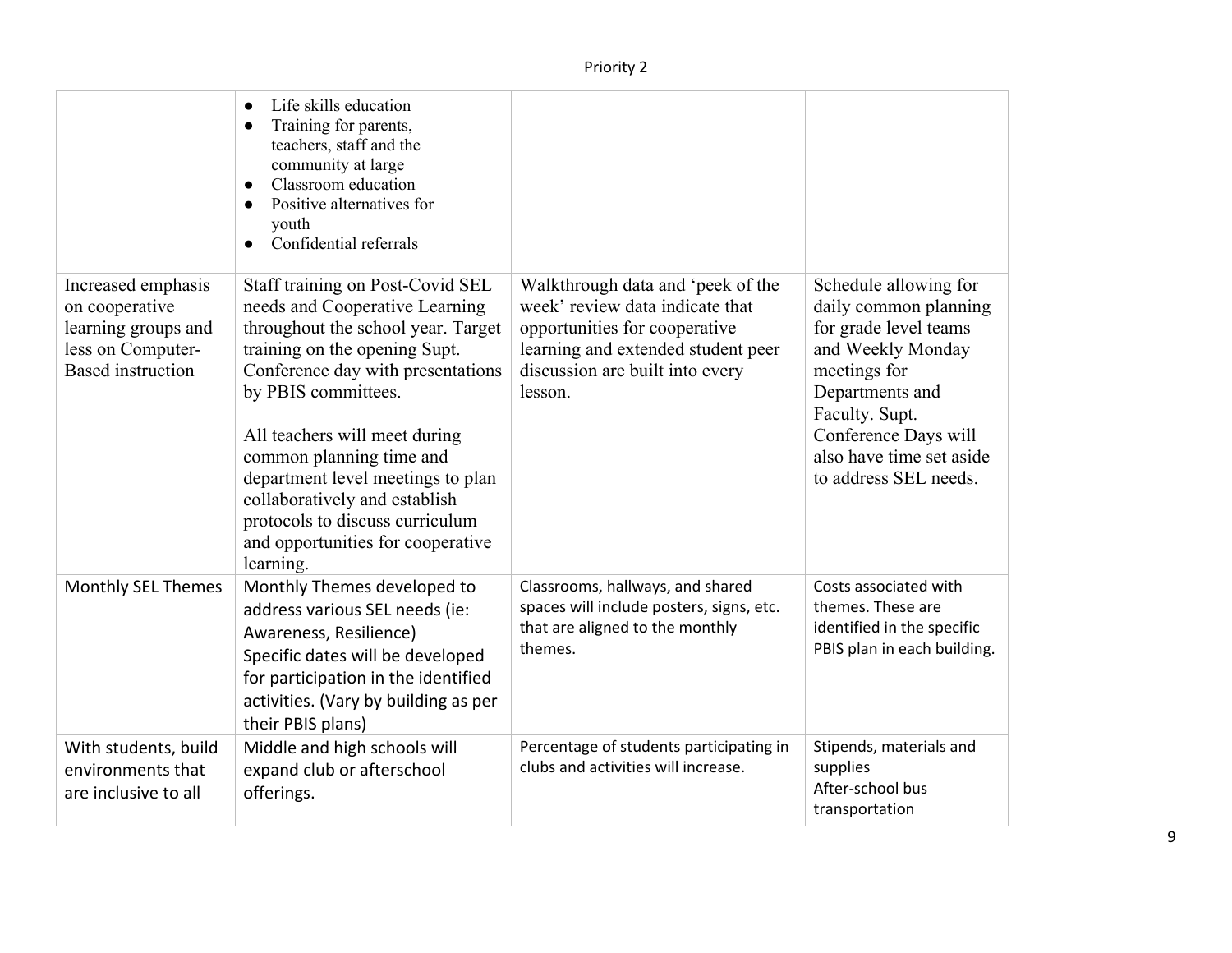|  | Priority 2 |  |
|--|------------|--|
|  |            |  |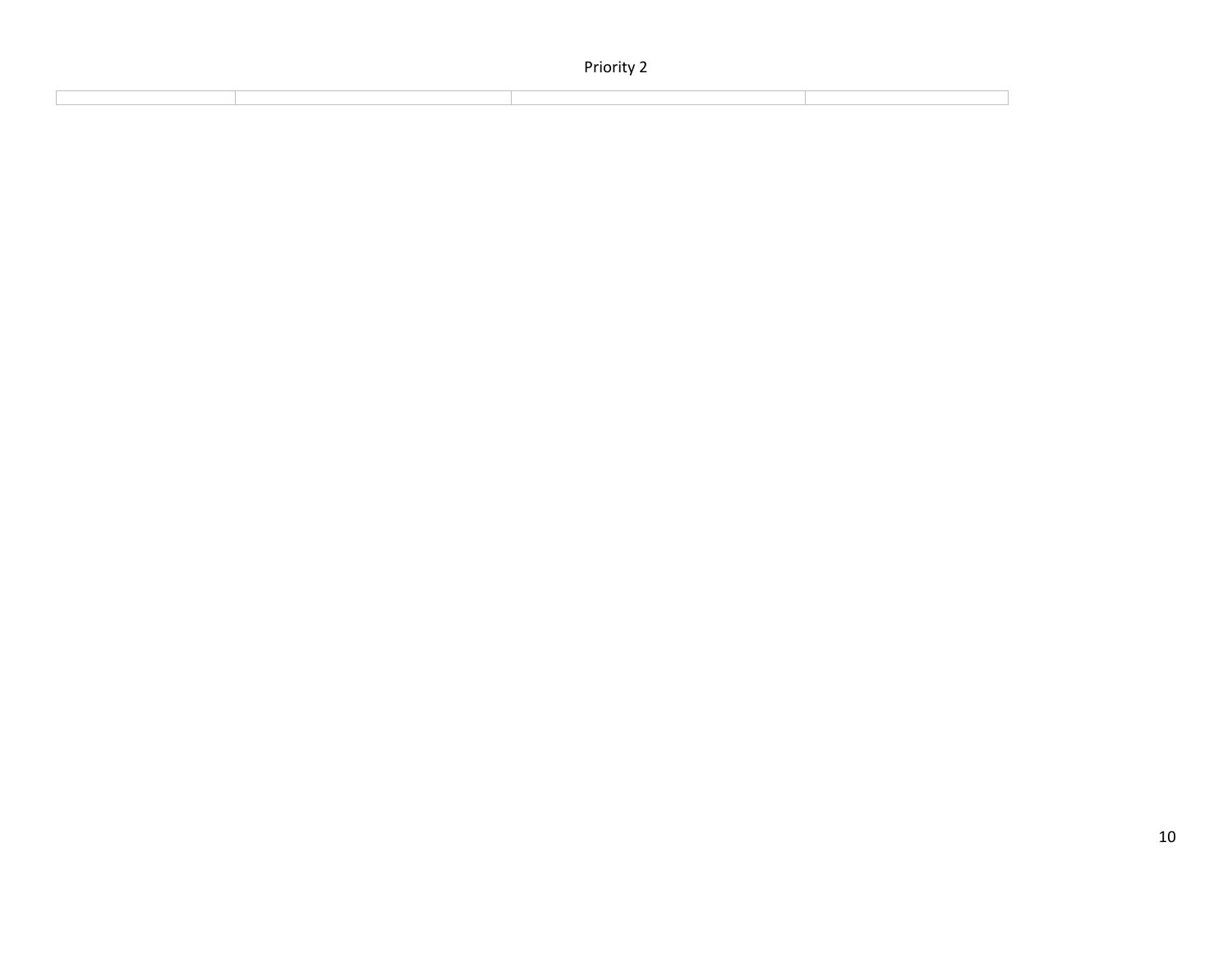#### Measuring Success

What will success look like for this Priority, and how will the District know if success has been achieved?

Provide quantitative data and/or qualitative descriptions of where the district strives to be at the end of the 2021- 22 school year.

The majority of behavior incidents will be managed through non-punitive measures.

90% of students will agree or strongly agree with the statement, "My teacher cares about me."

90% of students will agree or strongly agree with the statement, "I can really be myself at this school."

90% of students will agree or strongly agree with the statement, "Other students accept me for who I am."

90% of students will agree or strongly agree with the statement, "Teachers accept me for who I am."

60% of students will participate in after school clubs and activities.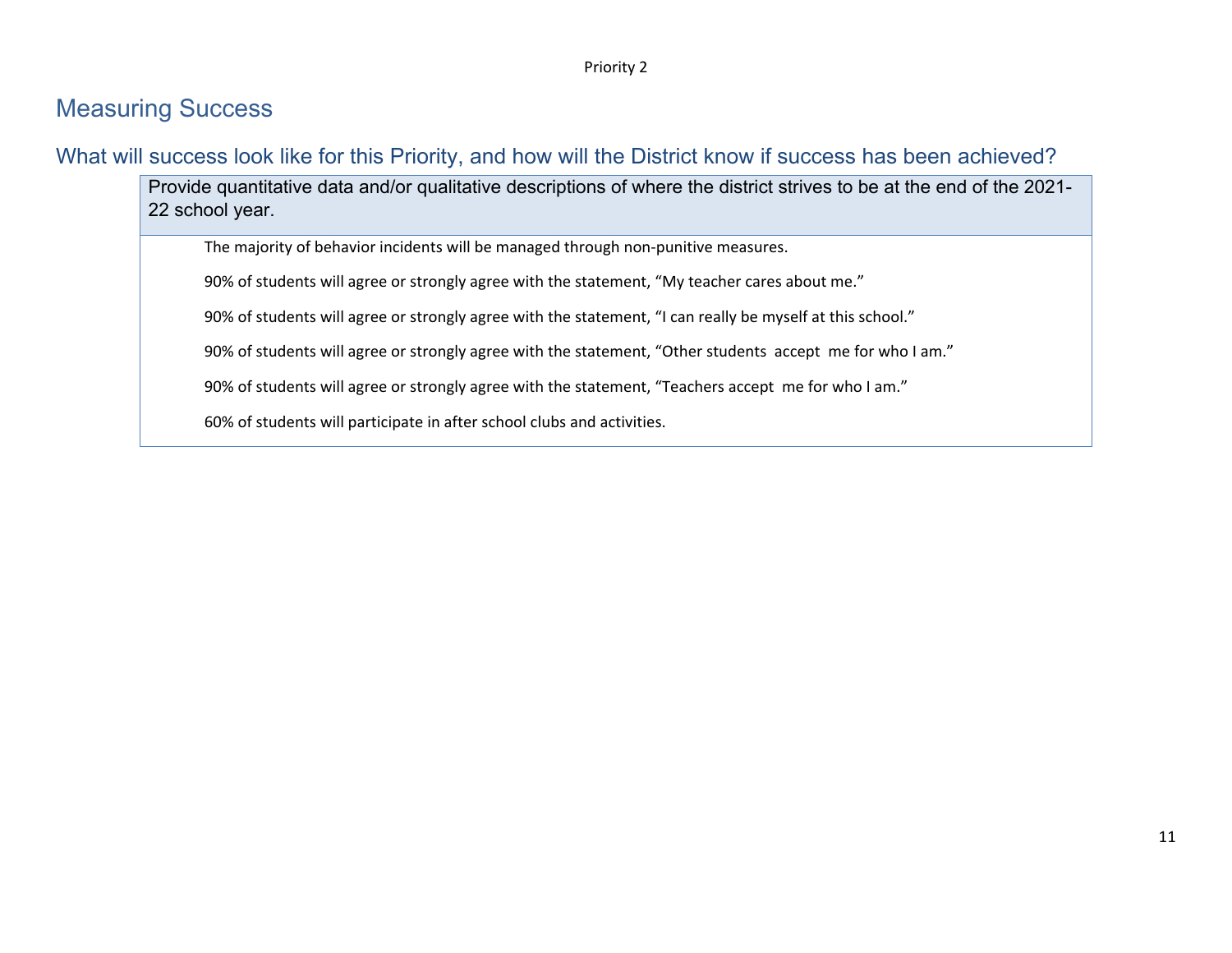| What will we prioritize to extend success                                                                                                                                                                                                                                                                                                                                                                                                                                                                                                                                                                                                                                                     | Effectively engage parents to improve academic                                                                                                                                                                                                                                                                                                                                                                                                                                                                                                                                                                                                                                                                                                                                                                                                                                                                                                                                     |
|-----------------------------------------------------------------------------------------------------------------------------------------------------------------------------------------------------------------------------------------------------------------------------------------------------------------------------------------------------------------------------------------------------------------------------------------------------------------------------------------------------------------------------------------------------------------------------------------------------------------------------------------------------------------------------------------------|------------------------------------------------------------------------------------------------------------------------------------------------------------------------------------------------------------------------------------------------------------------------------------------------------------------------------------------------------------------------------------------------------------------------------------------------------------------------------------------------------------------------------------------------------------------------------------------------------------------------------------------------------------------------------------------------------------------------------------------------------------------------------------------------------------------------------------------------------------------------------------------------------------------------------------------------------------------------------------|
| in 2021-22?                                                                                                                                                                                                                                                                                                                                                                                                                                                                                                                                                                                                                                                                                   | progress/performance                                                                                                                                                                                                                                                                                                                                                                                                                                                                                                                                                                                                                                                                                                                                                                                                                                                                                                                                                               |
| Why is this a priority?<br>Things to potentially take into consideration when<br>crafting this response:<br>How does this commitment fit into the District's<br>vision, values and aspirations?<br>Why did this emerge as something to prioritize?<br>What makes this the right commitment to<br>pursue?<br>How does this fit into other commitments and<br>the district's long-term plans?<br>For Districts with identified schools:<br>In what ways is this influenced by the<br>$\circ$<br>"How Learning Happens" document?<br>The Equity Self-Reflection? Student<br>Interviews?<br>In what ways does this support the<br>$\circ$<br>SCEP commitments of your identified<br>$school(s)$ ? | It is the belief of the CatskillCSD that parent and family engagement needs to<br>be a priority for our District. In addition to health concerns related to the<br>COVID-19 pandemic, students and families have expressed anxiety about the<br>social aspects of returning to the classroom.<br>When schools and families work together, students will be more successful and<br>as a result, the community as a whole benefits. With opportunities for increased<br>communication and ensuring that our families feel like they are valued as<br>members of the school community and partnerships will be formed.<br>This is aligned with the CMS SCEP and 'How learning Happens document, and<br>the Equity Self-Reflection survey because one of the Middle School's<br>commitments to "We commit to strengthening our ability to address the<br>social emotional needs of all of our students and staff by deepening<br>connections among students, staff and the community." |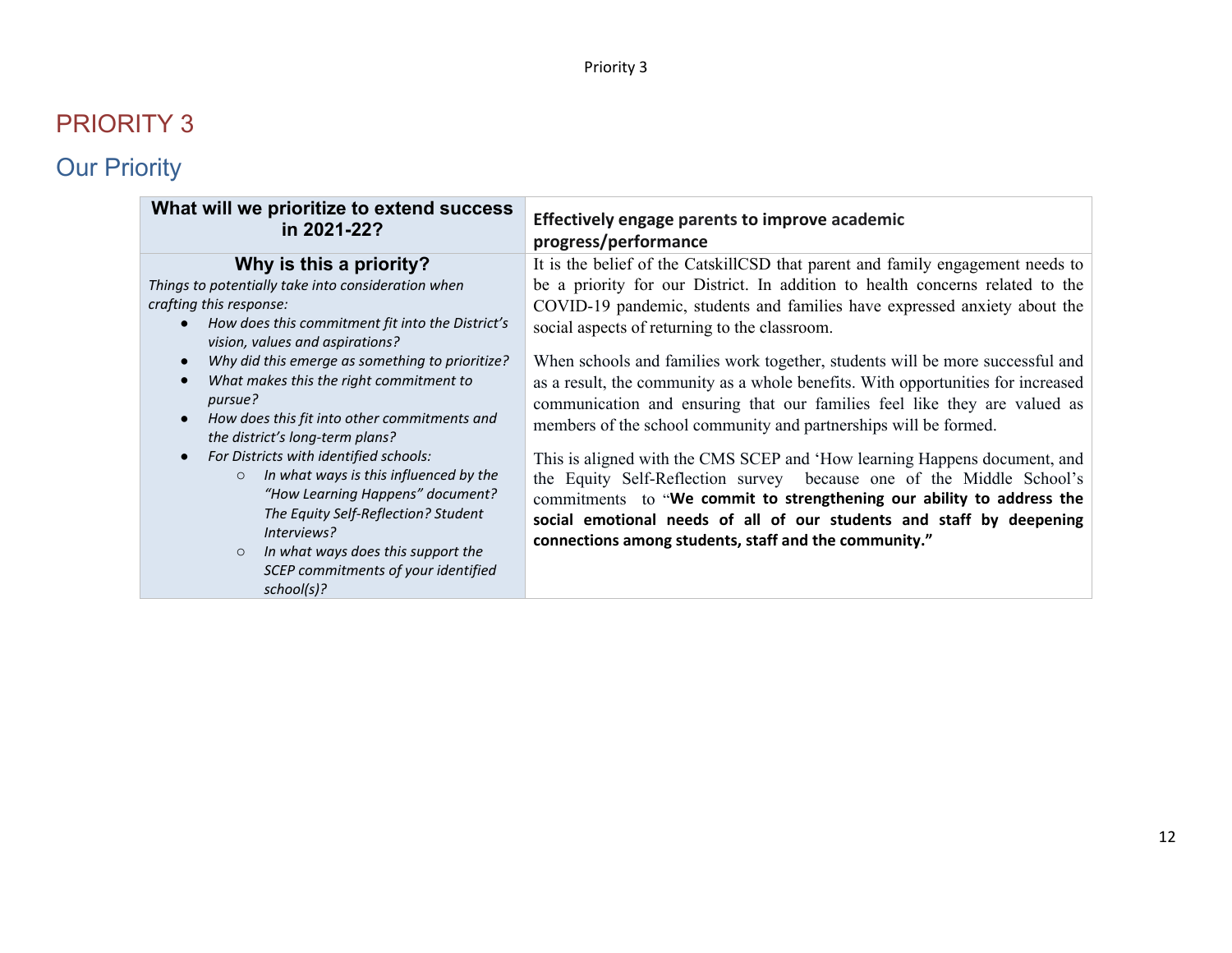| <b>STRATEGY</b>                                                                                       | <b>METHODS</b>                                                                                                                                                                                                      | <b>GAUGING SUCCESS</b>                                                                                                                                        | <b>RESOURCES</b>                                                                                                                 |
|-------------------------------------------------------------------------------------------------------|---------------------------------------------------------------------------------------------------------------------------------------------------------------------------------------------------------------------|---------------------------------------------------------------------------------------------------------------------------------------------------------------|----------------------------------------------------------------------------------------------------------------------------------|
| What strategies will<br>we pursue as part<br>of this Priority?                                        | What does this strategy entail?                                                                                                                                                                                     | How will we know if this strategy<br>is making a difference? Include<br>points that will occur during the<br>year that will be helpful in<br>gauging success. | <b>What resources</b><br>(Schedule, Space,<br>Money, Processes,<br>Individuals) are<br>necessary to support<br>these strategies? |
| Creation of a Family<br>liaison advocate<br>stipend position and<br><b>EPIC</b> Steering<br>Committee | The Catskill EPIC Steering<br>committee will meet monthly to<br>identify goals and implement<br>strategies to improve parent,<br>community, and school<br>collaboration and involvement.                            | Participation in EPIC surveys and<br>meetings (virtual and in-person) will<br>increase.<br>Goals will be shared out to all<br>stakeholders                    | Incorporate into the<br>Title One Grant.<br>Hiring an advocate<br>(stipend position)                                             |
| Parent Engagement<br>Events                                                                           | EPIC will provide parent<br>workshops in various topics to be<br>determined by administration and<br>the EPIC Steering committee<br>through the 2021-2022 school<br>year.                                           | Schedule of events<br>Participation in these events                                                                                                           | Schedule                                                                                                                         |
| <b>Implement Process</b><br>for understanding<br>level of family<br>engagement                        | Building Teams will utilize a self-<br>reflection tool, to ascertain their<br>thoughts on family engagement.<br>(Muscott & Mann, 2004)<br>Adapted from Epstein (2003) and<br>Fullen (1991)<br>Development of a plan | Plan will be created and shared out<br>with all stakeholders.                                                                                                 |                                                                                                                                  |
| Develop authentic<br>relationships with<br>families and<br>community                                  | To begin the school year, regular<br>town hall meetings will be held to<br>keep parents up to date on<br>happenings in the schools and<br>provide an opportunity for parents                                        | Parent Survey participation and<br>Results.                                                                                                                   | Procedure for staff to<br>submit information for<br>the newsletter. (Team,<br>Clubs & Departments)<br>Distribution plan          |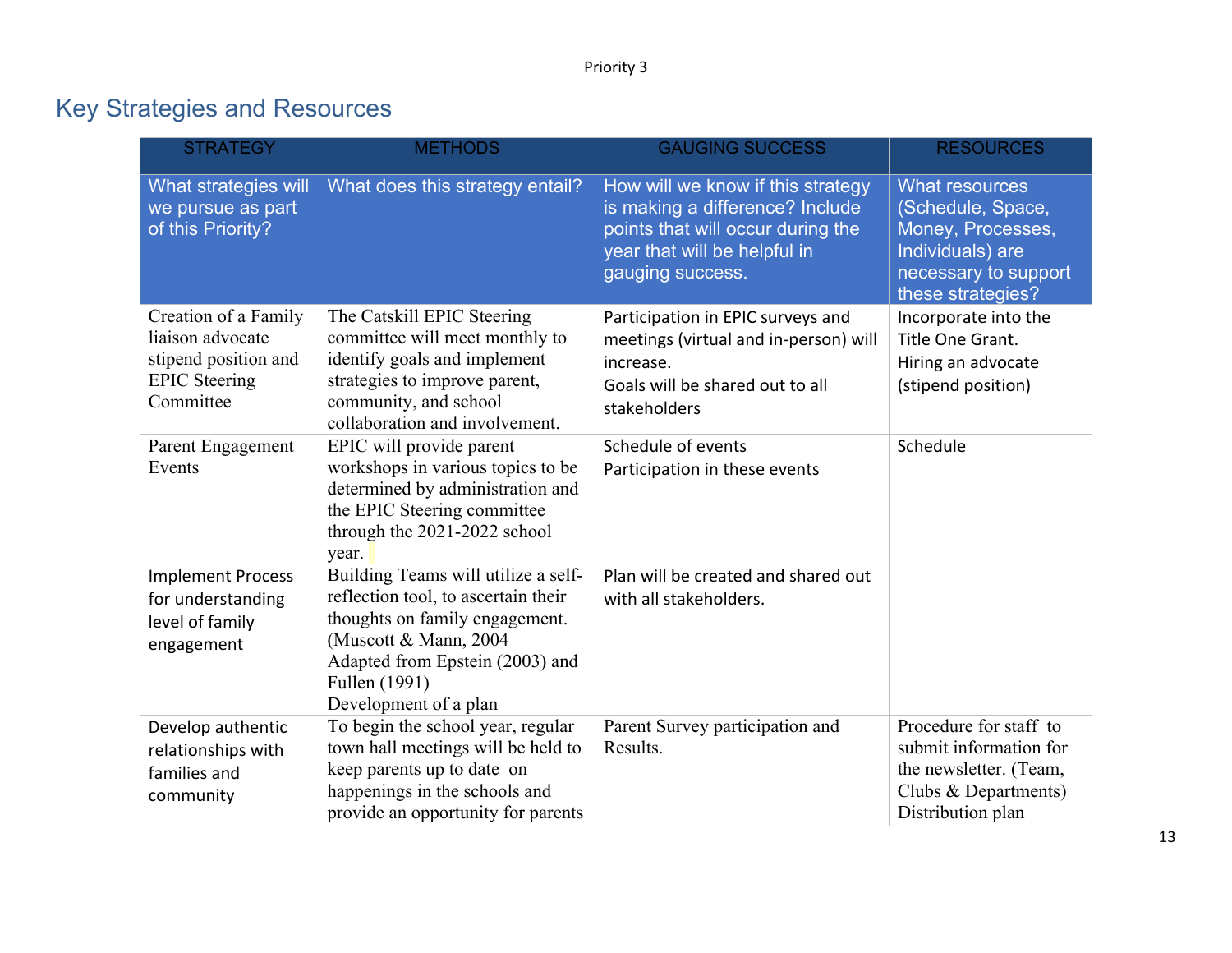| organizations | to ask questions and give<br>feedback.<br>Hosting school events where all<br>students and families are strongly<br>encouraged to attend. |  |  |
|---------------|------------------------------------------------------------------------------------------------------------------------------------------|--|--|
|---------------|------------------------------------------------------------------------------------------------------------------------------------------|--|--|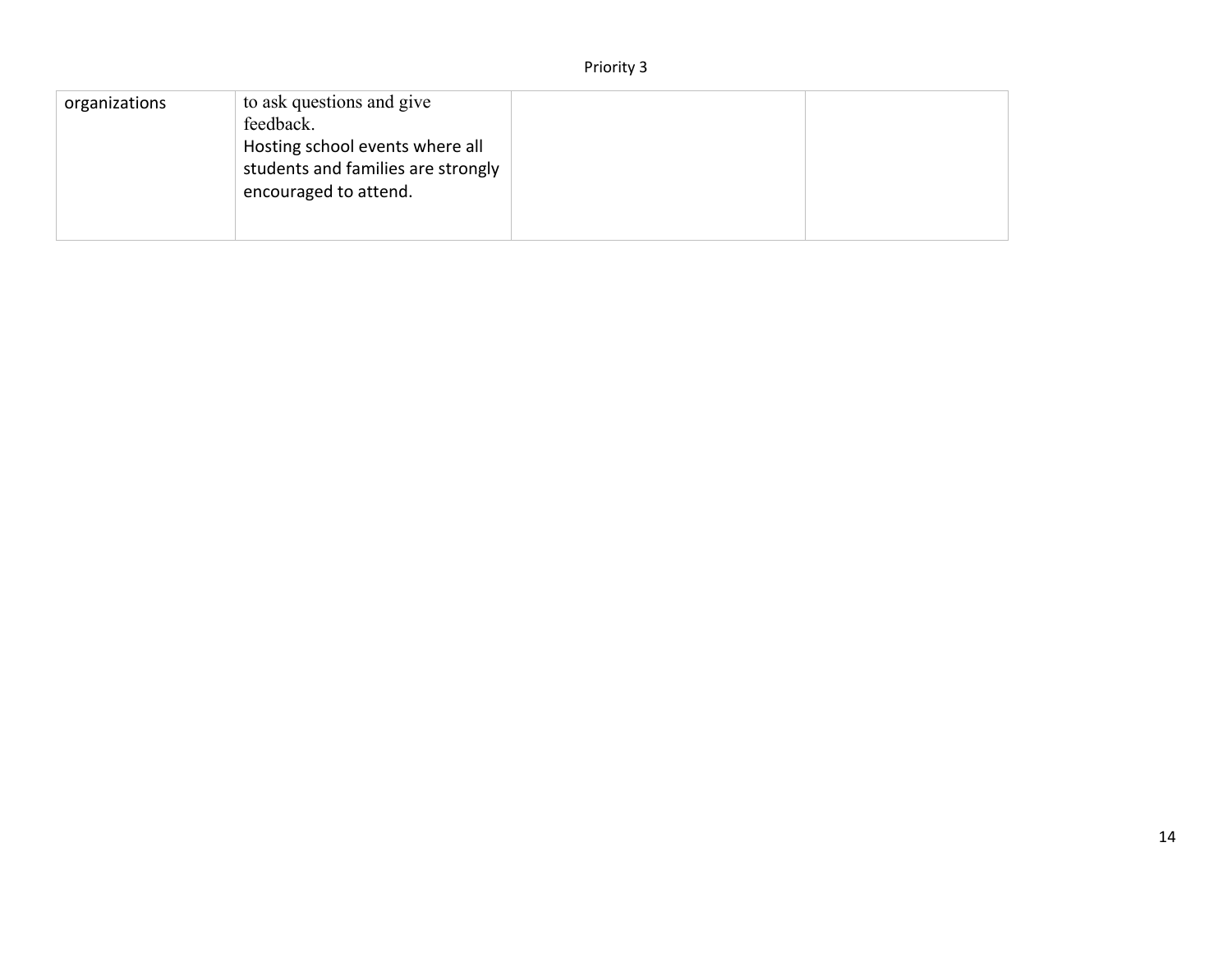#### Measuring Success

What will success look like for this Priority, and how will the District know if success has been achieved?

Provide quantitative data and/or qualitative descriptions of where the district strives to be at the end of the 2021- 22 school year.

50% of families in the community attend at least one district-wide event.

70% of staff members from each building will attend at least one of the district-wide events measured by a sign-up sheet.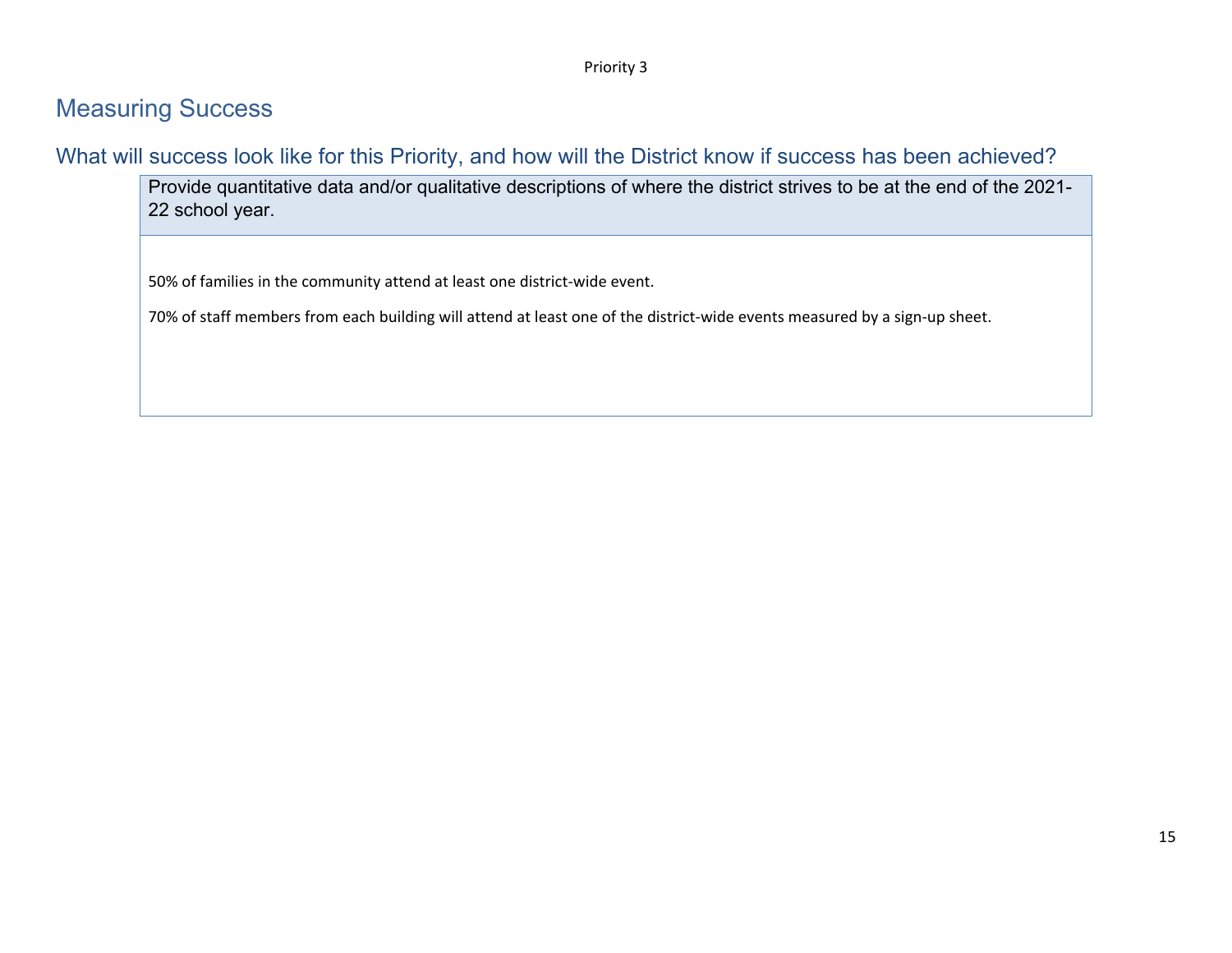*This section can be deleted if the District does not have a fourth priority.*

| What will we prioritize to extend success<br>in 2021-22? |
|----------------------------------------------------------|
| Why is this a priority?                                  |
| Things to potentially take into consideration when       |
| crafting this response:                                  |
| How does this commitment fit into the District's         |
| vision, values and aspirations?                          |
| Why did this emerge as something to prioritize?          |
| What makes this the right commitment to                  |
| pursue?                                                  |
| How does this fit into other commitments and             |
| the district's long-term plans?                          |
| For Districts with identified schools:                   |
| In what ways is this influenced by the<br>$\circ$        |
| "How Learning Happens" document?                         |
| The Equity Self-Reflection? Student                      |
| Interviews?                                              |
| In what ways does this support the<br>$\circ$            |
| SCEP commitments of your identified                      |
| school(s)?                                               |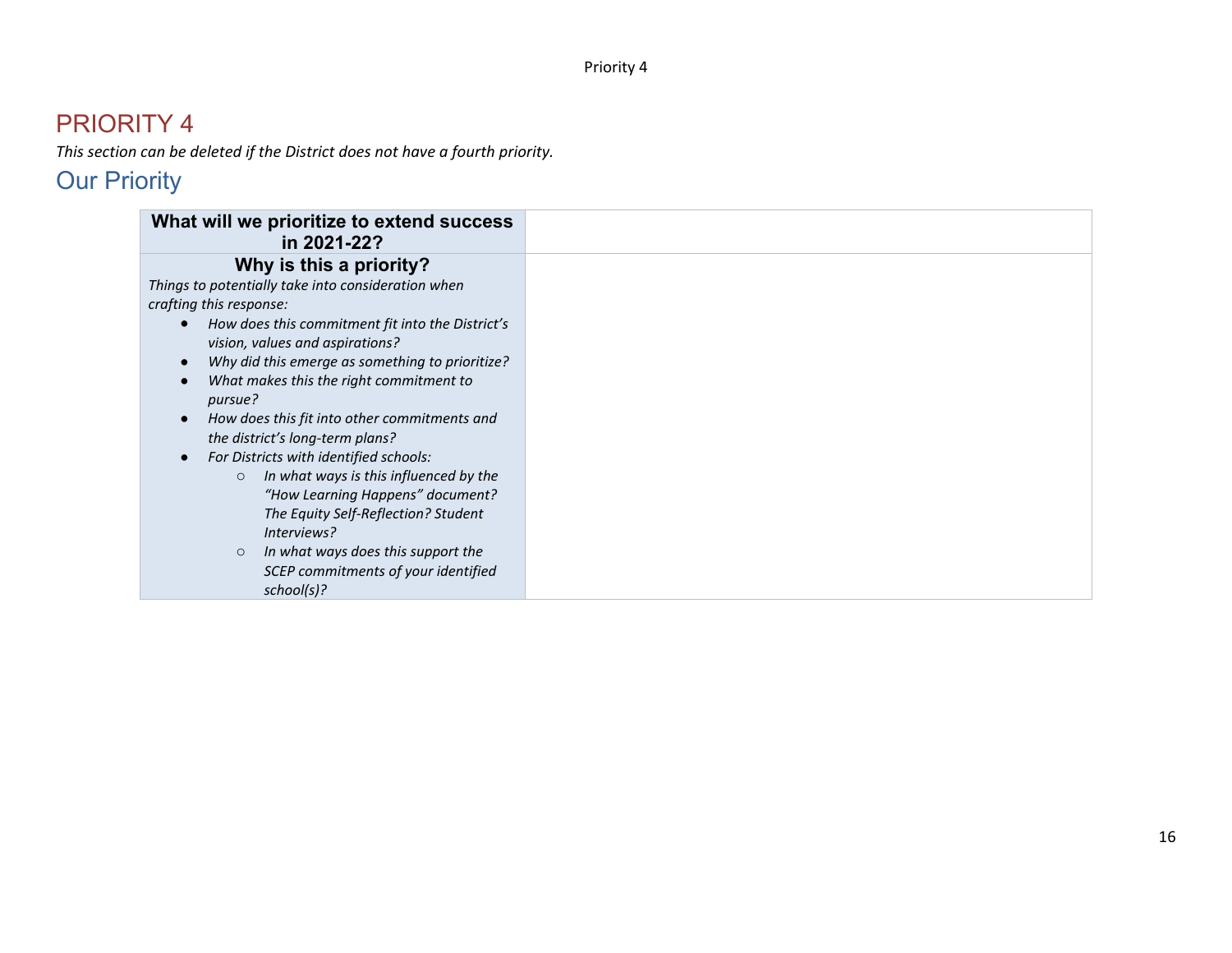| <b>STRATEGY</b>                                                | <b>METHODS</b>                  | <b>GAUGING SUCCESS</b>                                                                                                                                        | <b>RESOURCES</b>                                                                                                          |
|----------------------------------------------------------------|---------------------------------|---------------------------------------------------------------------------------------------------------------------------------------------------------------|---------------------------------------------------------------------------------------------------------------------------|
| What strategies will<br>we pursue as part<br>of this Priority? | What does this strategy entail? | How will we know if this strategy<br>is making a difference? Include<br>points that will occur during the<br>year that will be helpful in<br>gauging success. | What resources<br>(Schedule, Space,<br>Money, Processes,<br>Individuals) are<br>necessary to support<br>these strategies? |
|                                                                |                                 |                                                                                                                                                               |                                                                                                                           |
|                                                                |                                 |                                                                                                                                                               |                                                                                                                           |
|                                                                |                                 |                                                                                                                                                               |                                                                                                                           |
|                                                                |                                 |                                                                                                                                                               |                                                                                                                           |
|                                                                |                                 |                                                                                                                                                               |                                                                                                                           |
|                                                                |                                 |                                                                                                                                                               |                                                                                                                           |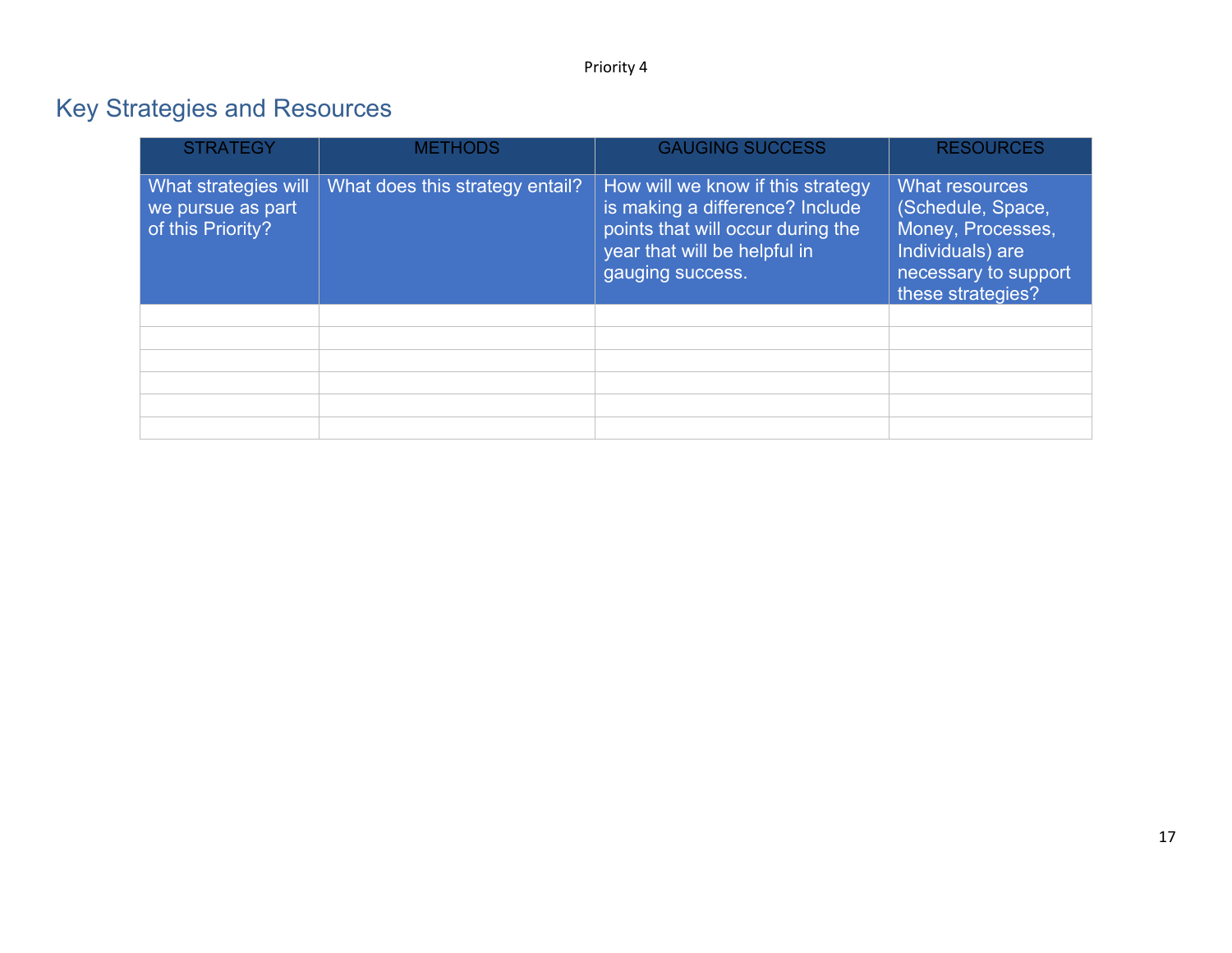#### Measuring Success

What will success look like for this Priority, and how will the District know if success has been achieved?

Provide quantitative data and/or qualitative descriptions of where the district strives to be at the end of the 2021- 22 school year.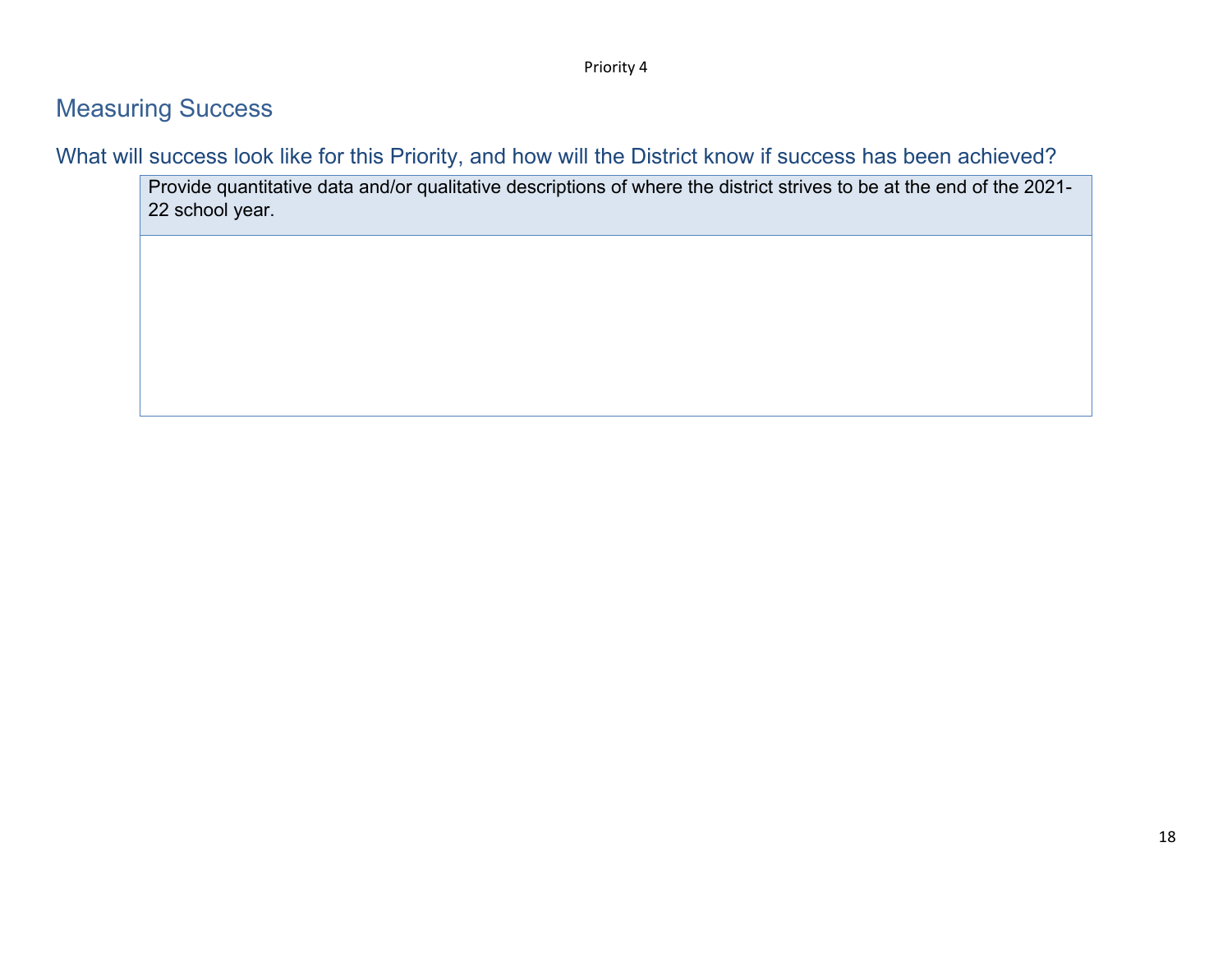*This section can be deleted if the District does not have a fifth priority.*

| What will we prioritize to extend success<br>in 2021-22? |
|----------------------------------------------------------|
| Why is this a priority?                                  |
| Things to potentially take into consideration when       |
| crafting this response:                                  |
| How does this commitment fit into the District's         |
| vision, values and aspirations?                          |
| Why did this emerge as something to prioritize?          |
| What makes this the right commitment to                  |
| pursue?                                                  |
| How does this fit into other commitments and             |
| the district's long-term plans?                          |
| For Districts with identified schools:                   |
| In what ways is this influenced by the<br>$\circ$        |
| "How Learning Happens" document?                         |
| The Equity Self-Reflection? Student                      |
| Interviews?                                              |
| In what ways does this support the<br>$\circ$            |
| SCEP commitments of your identified                      |
| school(s)?                                               |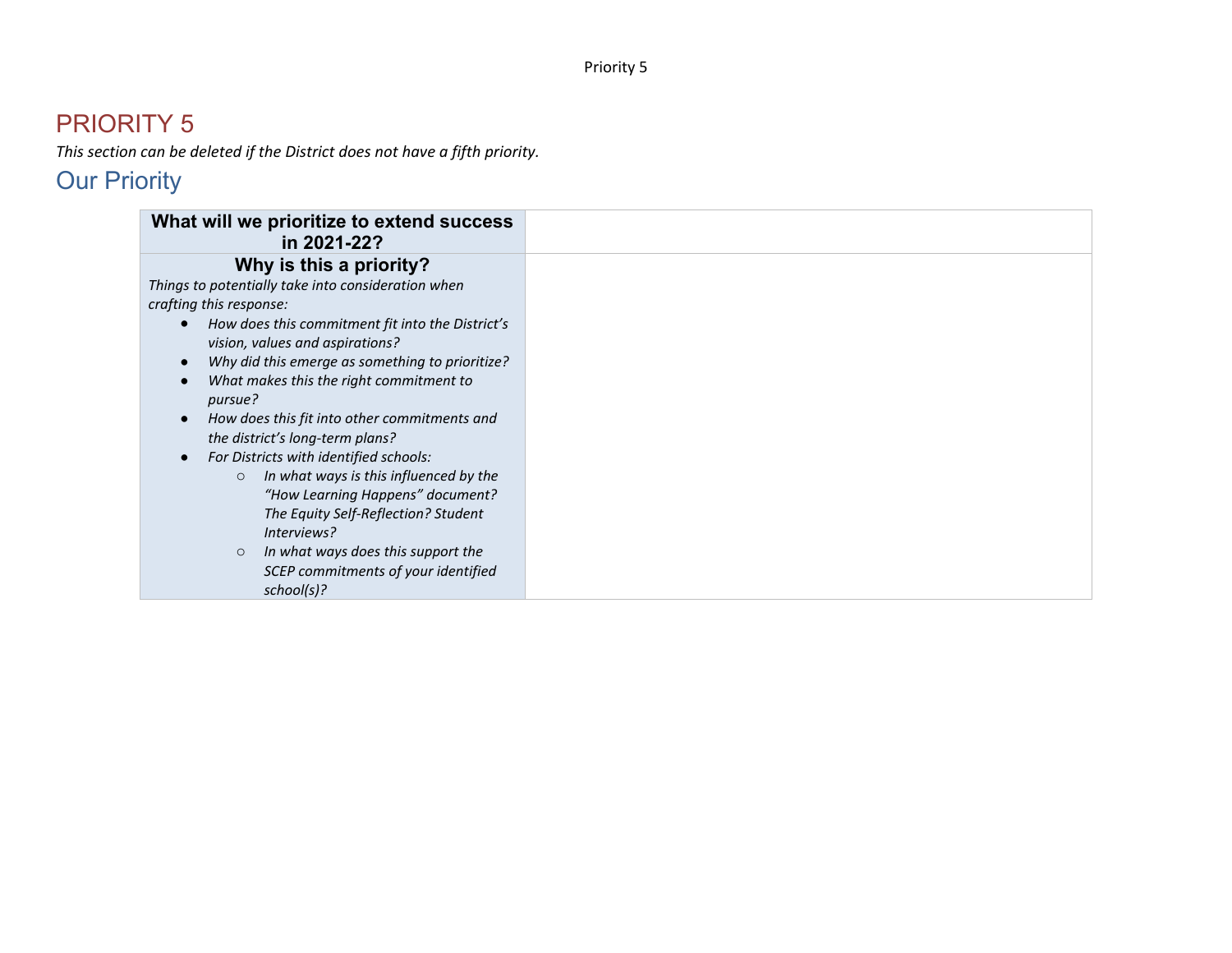| <b>STRATEGY</b>                                                | <b>METHODS</b>                  | <b>GAUGING SUCCESS</b>                                                                                                                                        | <b>RESOURCES</b>                                                                                                          |
|----------------------------------------------------------------|---------------------------------|---------------------------------------------------------------------------------------------------------------------------------------------------------------|---------------------------------------------------------------------------------------------------------------------------|
| What strategies will<br>we pursue as part<br>of this Priority? | What does this strategy entail? | How will we know if this strategy<br>is making a difference? Include<br>points that will occur during the<br>year that will be helpful in<br>gauging success. | What resources<br>(Schedule, Space,<br>Money, Processes,<br>Individuals) are<br>necessary to support<br>these strategies? |
|                                                                |                                 |                                                                                                                                                               |                                                                                                                           |
|                                                                |                                 |                                                                                                                                                               |                                                                                                                           |
|                                                                |                                 |                                                                                                                                                               |                                                                                                                           |
|                                                                |                                 |                                                                                                                                                               |                                                                                                                           |
|                                                                |                                 |                                                                                                                                                               |                                                                                                                           |
|                                                                |                                 |                                                                                                                                                               |                                                                                                                           |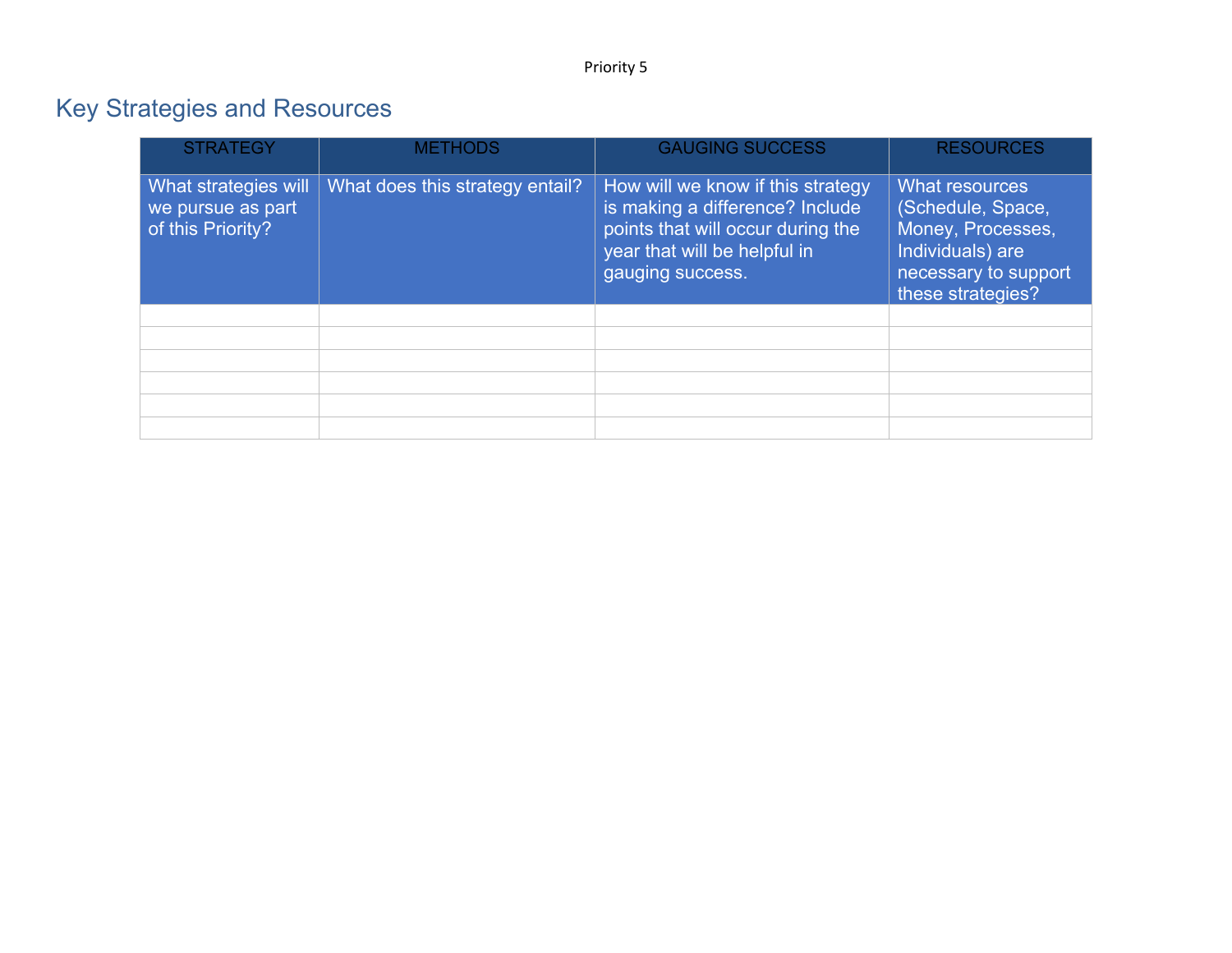### Measuring Success

What will success look like for this Priority, and how will the District know if success has been achieved?

Provide quantitative data and/or qualitative descriptions of where the district strives to be at the end of the 2021- 22 school year.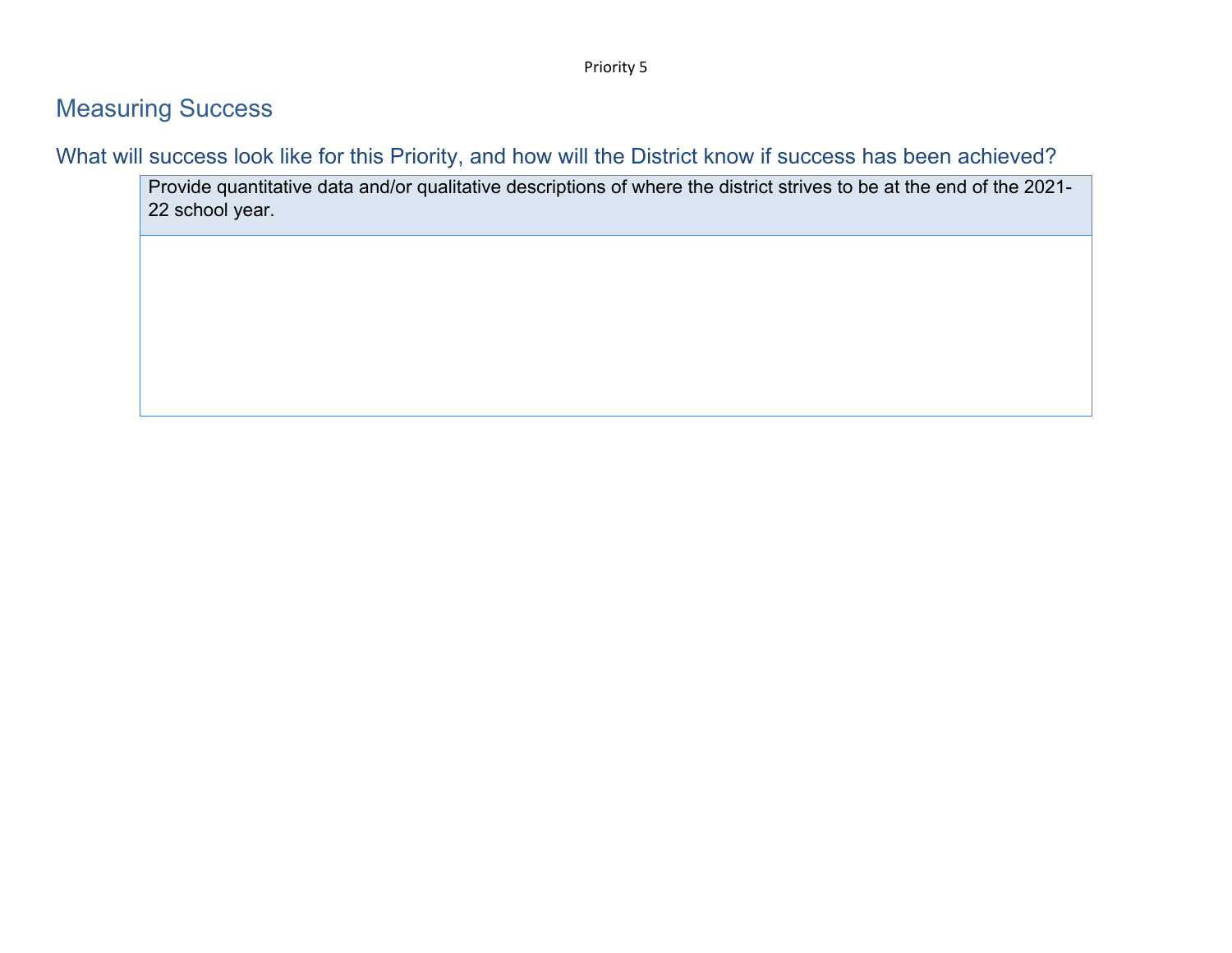### Stakeholder Participation

### **Background**

The DCIP must be developed in consultation with parents, school staff, and others in accordance with §100.11 of Commissioner's Regulations.

### Team Members

Use the space below to identify the members of the DCIP team, their role (e.g. principal, teacher, parent), and, when applicable, the school the individual represents.

| <b>Name</b>                                                                 | Role            | School<br>(if applicable) |
|-----------------------------------------------------------------------------|-----------------|---------------------------|
| Junait Shah                                                                 | Principal       | <b>CHS</b>                |
| <b>Heather Bradt</b>                                                        | Asst. Principal | <b>CHS</b>                |
| Kerry Overbaugh                                                             | Principal       | <b>CMS</b>                |
| Michael Zabinski                                                            | Asst. Principal | <b>CMS</b>                |
| John Rivers                                                                 | Principal       | <b>CES</b>                |
| <b>Stacey Connor</b>                                                        | Asst. Principal | <b>CES</b>                |
| Caitlin Davis, Angela Halwick, Brian Smith, Jessica<br>Gonzalez             | PBIS Team       | <b>CES</b>                |
| Christie Berard, Jenn Manning, Jodi Chirkis, Michelle<br>Ryan, Sara Endress | PBIS Team       | <b>CMS</b>                |
| Jamie Nassar, Kim Bushane, Wendy Casalino                                   | PBIS Team       | <b>CHS</b>                |
| Elizabeth Conrad/Colleen Clancy                                             | Teachers        | CMS/CHS                   |
|                                                                             |                 |                           |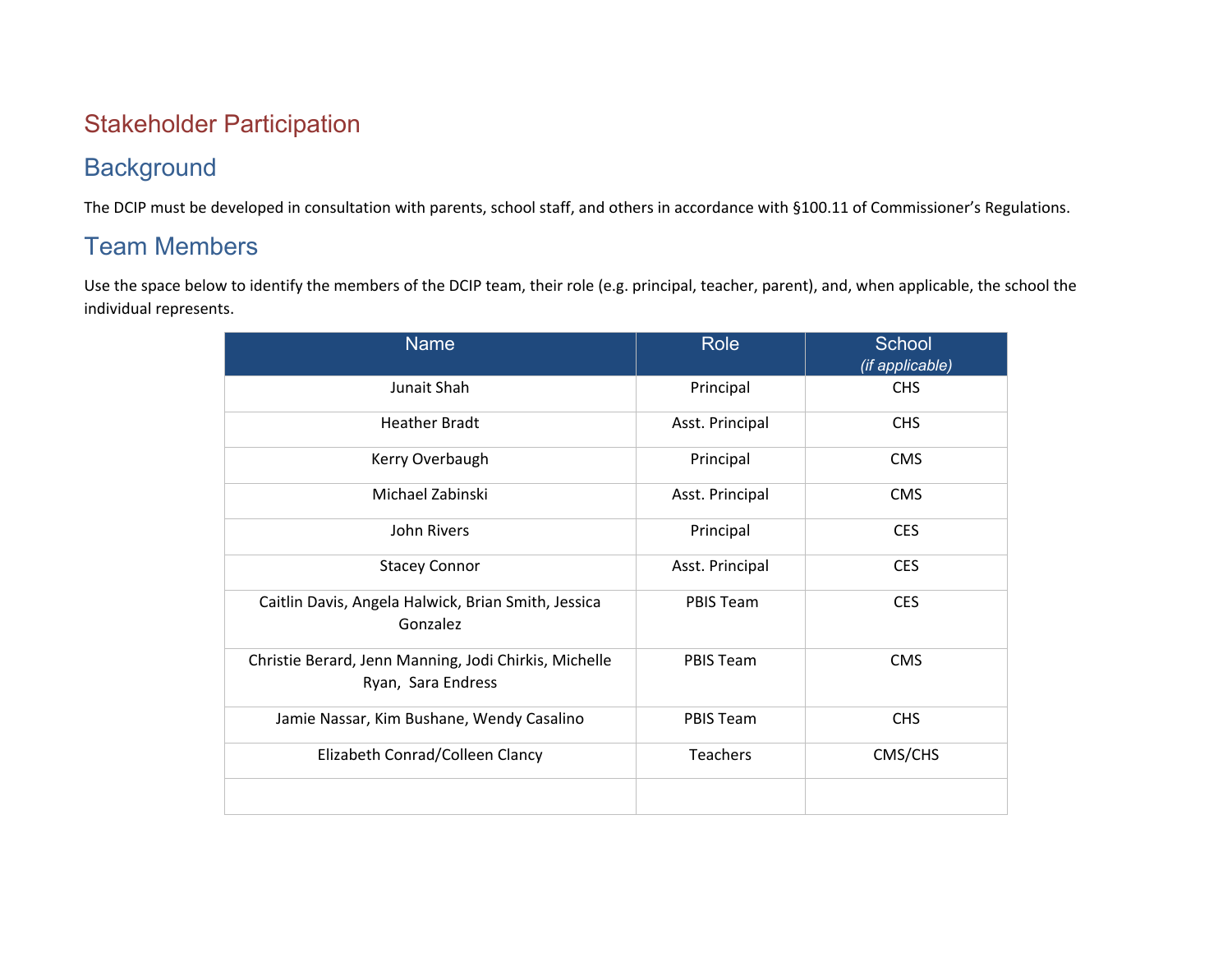### Meeting Dates

Use the table below to identify the dates and locations of DCIP planning meetings.

| Meeting Date                                          | Location                  |
|-------------------------------------------------------|---------------------------|
| July 13, 2021                                         | HS Distance Learning Room |
| July 23, 2021                                         | HS Main Office            |
| July 2021 (Individual/Group District-wide grant work) | Virtual/Electronic        |
| July 29, 2021                                         | Virtual/Electronic        |

### Districts with TSI Schools Only

Identify how the perspectives of stakeholders associated with the identified subgroup(s) have been incorporated.

| Stakeholder group                                                | How the perspectives of this group have been incorporated into<br>the DCIP?                                                                                                                                                                                                                 |
|------------------------------------------------------------------|---------------------------------------------------------------------------------------------------------------------------------------------------------------------------------------------------------------------------------------------------------------------------------------------|
| Teachers responsible for<br>teaching each identified<br>subgroup | Representatives from each grade level were identified and represented their<br>teams and their perspectives.                                                                                                                                                                                |
| Parents with children from each<br>identified subgroup           | Parent representative was identified based on the identified subgroup. This<br>parent also led a parent group previously, whose goal was to ensure all<br>parents had a voice in their child's education and were active participants in<br>the school community.                           |
| Secondary Schools: Students<br>from each identified subgroup     | Due to COVID restrictions, information from the previous year was utilized.<br>'No Place for Hate' student representatives identified areas of concern and<br>broke down the results from the January 2020 Culture and Climate Survey<br>that was completed by students, staff and parents. |